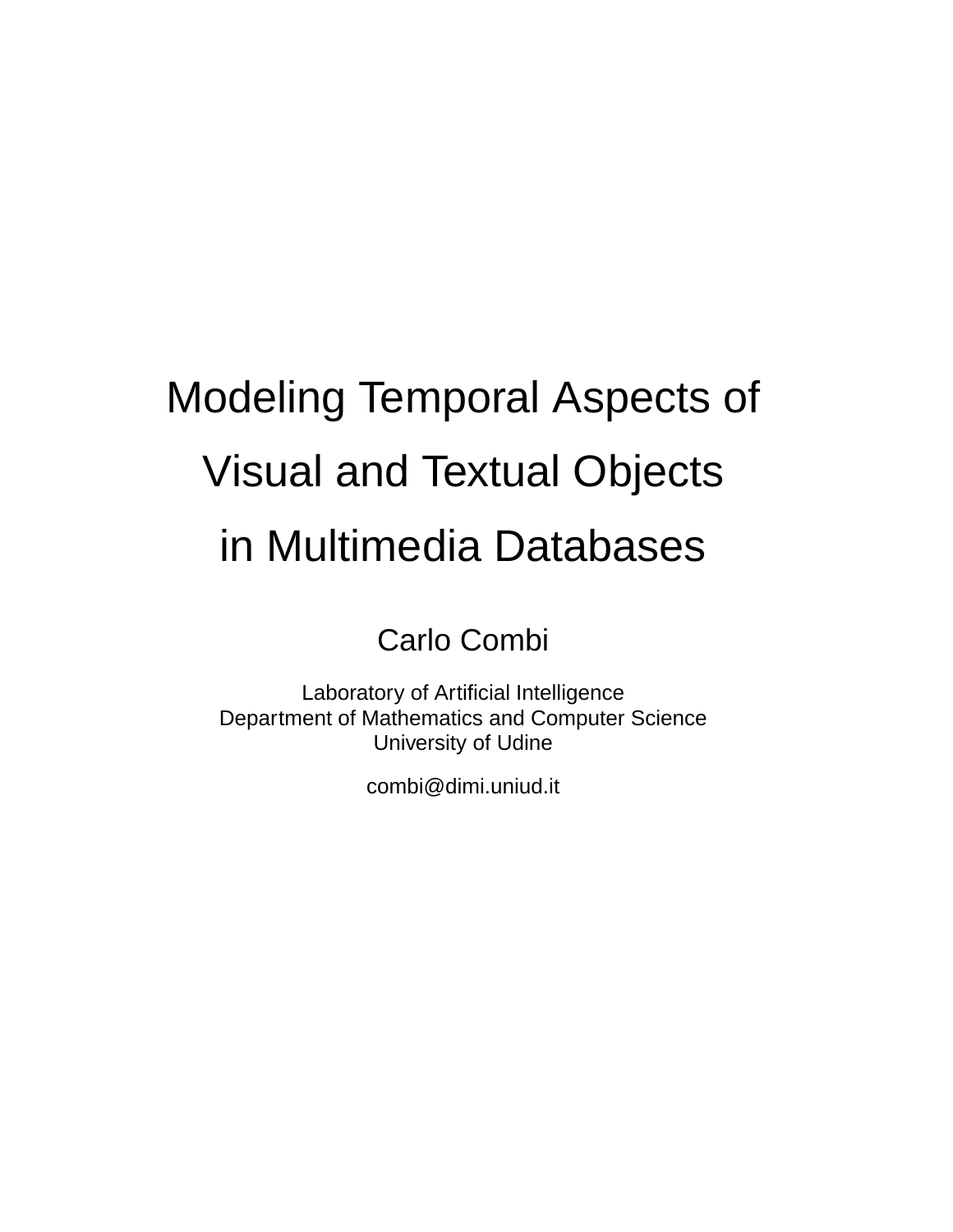## Talk Overview

- **•** Introduction;
- **•** Motivation;
- The Multimedia Temporal Data Model
	- **–** basic concepts;
	- **–** composing visual data;
	- **–** the temporal dimension of visual data;
	- **–** integrating visual and textual data;
	- **–** temporal aspects of observations.
- Final Outlines.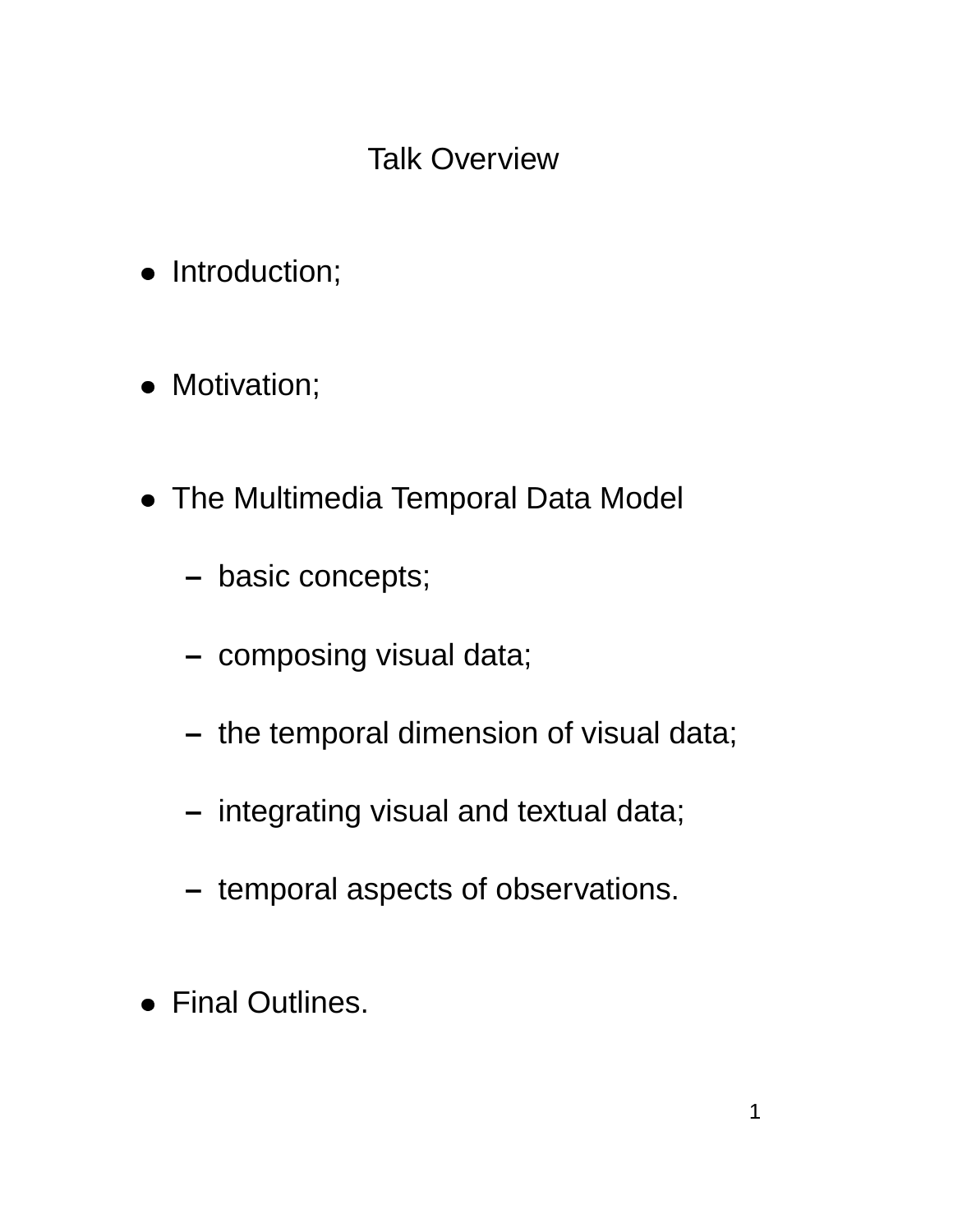# **Introduction**

The integrated management of video, audio, and textual data is a need for several application domains:

- geographical information systems;
- medical information systems;
- video/movie archive systems.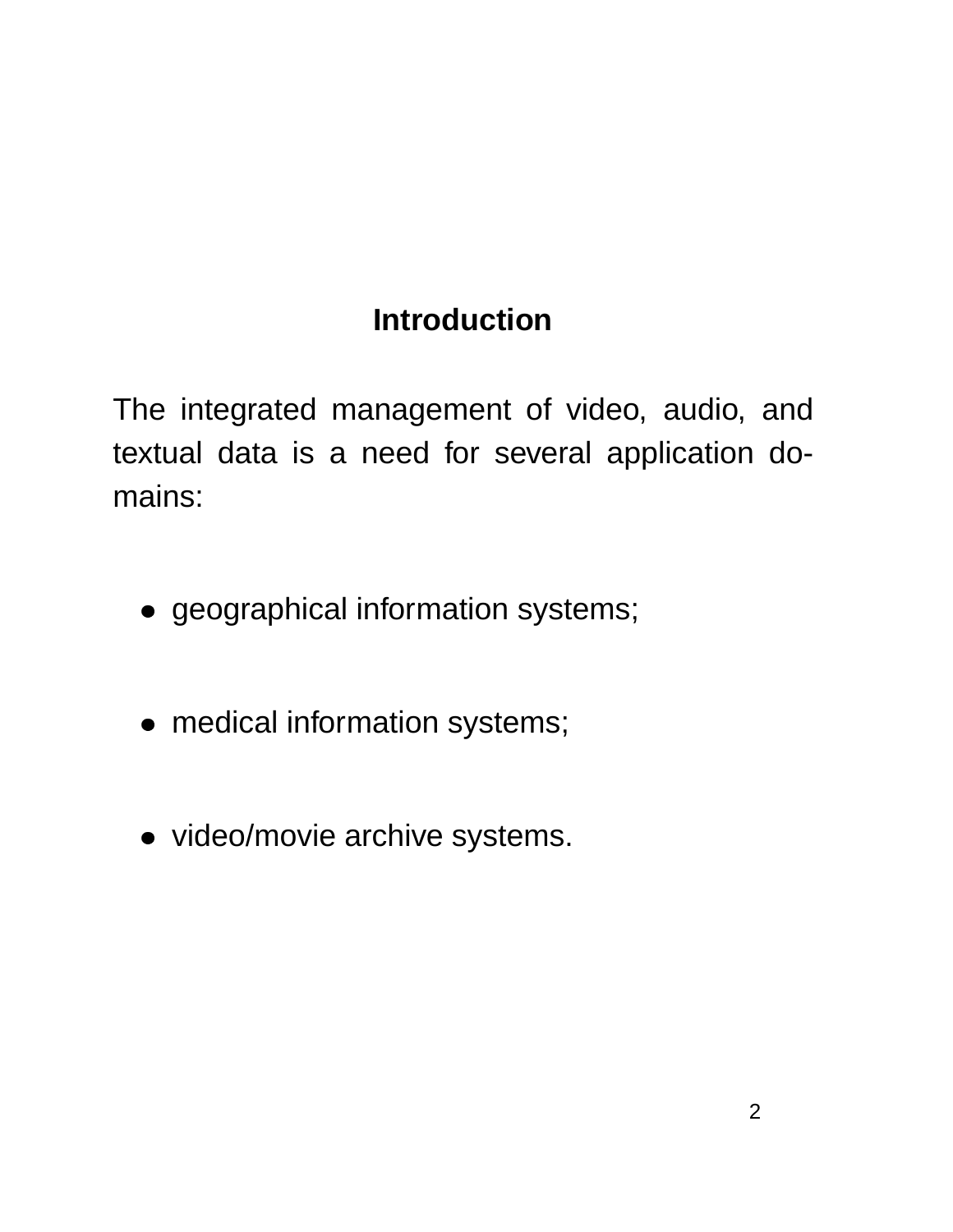## **Introduction**

Modeling multimedia information at conceptual and logical levels:

- **Composition of visual data;**
- $\bullet$ Temporal dimension of visual data;
- $\bullet$  Multimedia data as integration of visual and textual data;
- $\bullet$  Temporal aspects of textual observations related to visual data.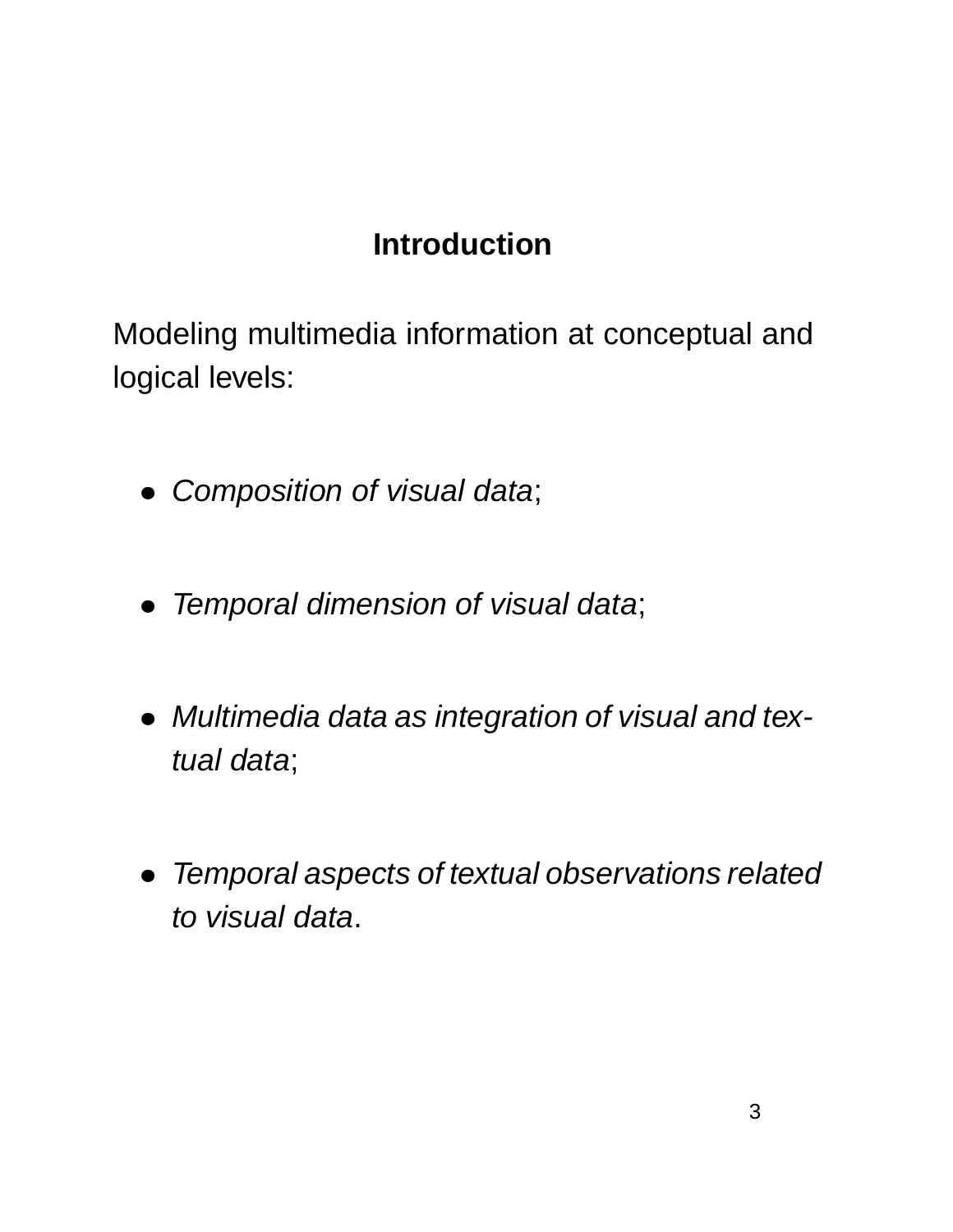# **A Motivating Application Domain**

- Cardiac angiography is a technique adopted to study the situation of coronary vessels (coronary angiography) and of heart functionalities (left ventriculography).
- The result of a cardiac angiography consists of an X-ray movie.



 Diagnoses based on the content of the movie consist of identifying stenoses (i.e., reductions of vessel lumen) and problems in the movement (contraction/relaxation) of the heart.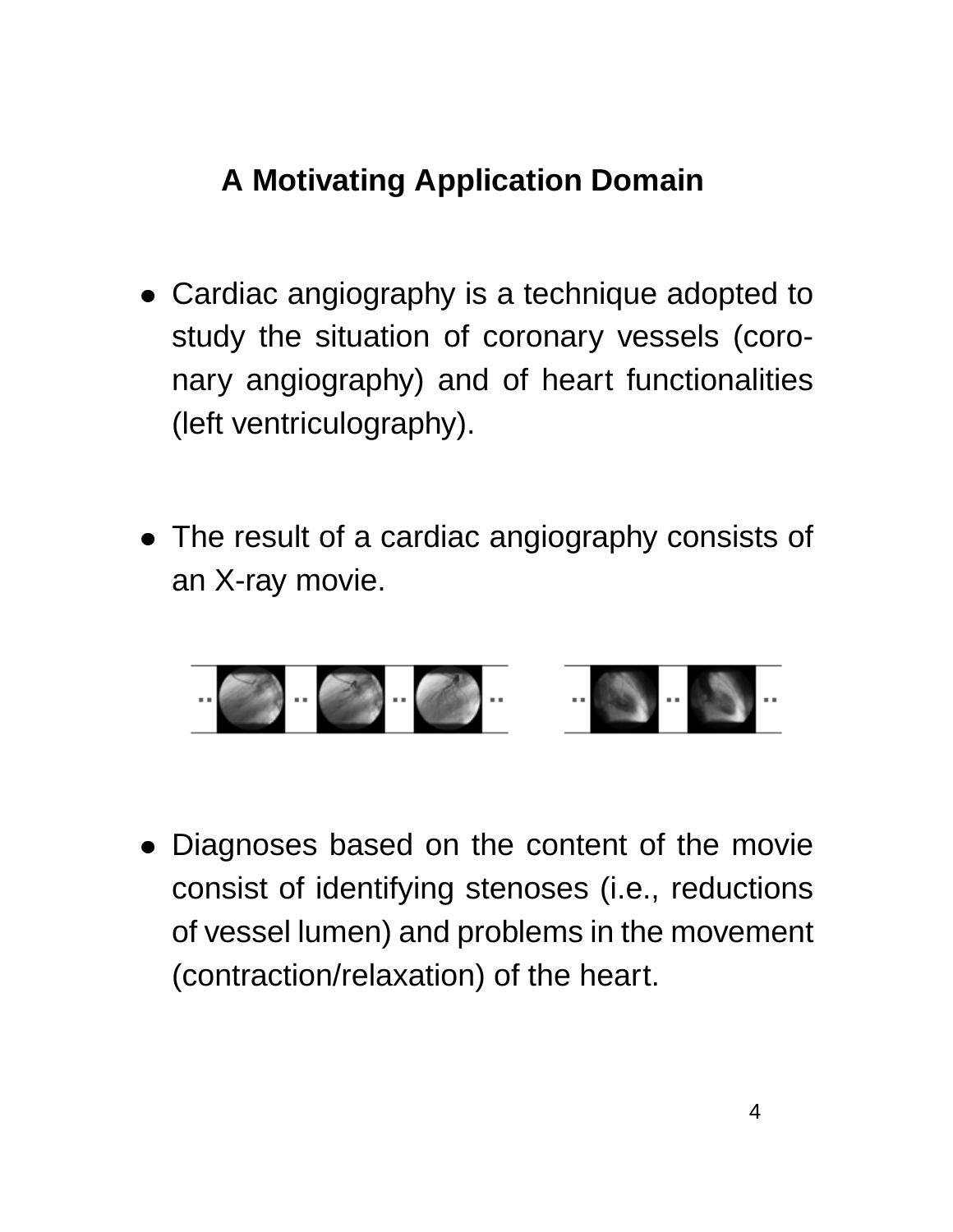# **A Motivating Application Domain**

The stored movies can be used in many different ways:

- the physicians could be interested in composing a video, where different movies collected on the same patient can be viewed in sequence, to control the patient's state evolution;
- it could be useful to compose other videos, on the basis of movies from several patients, showing, for didactic/research reasons, different approaches/results in a given patients population.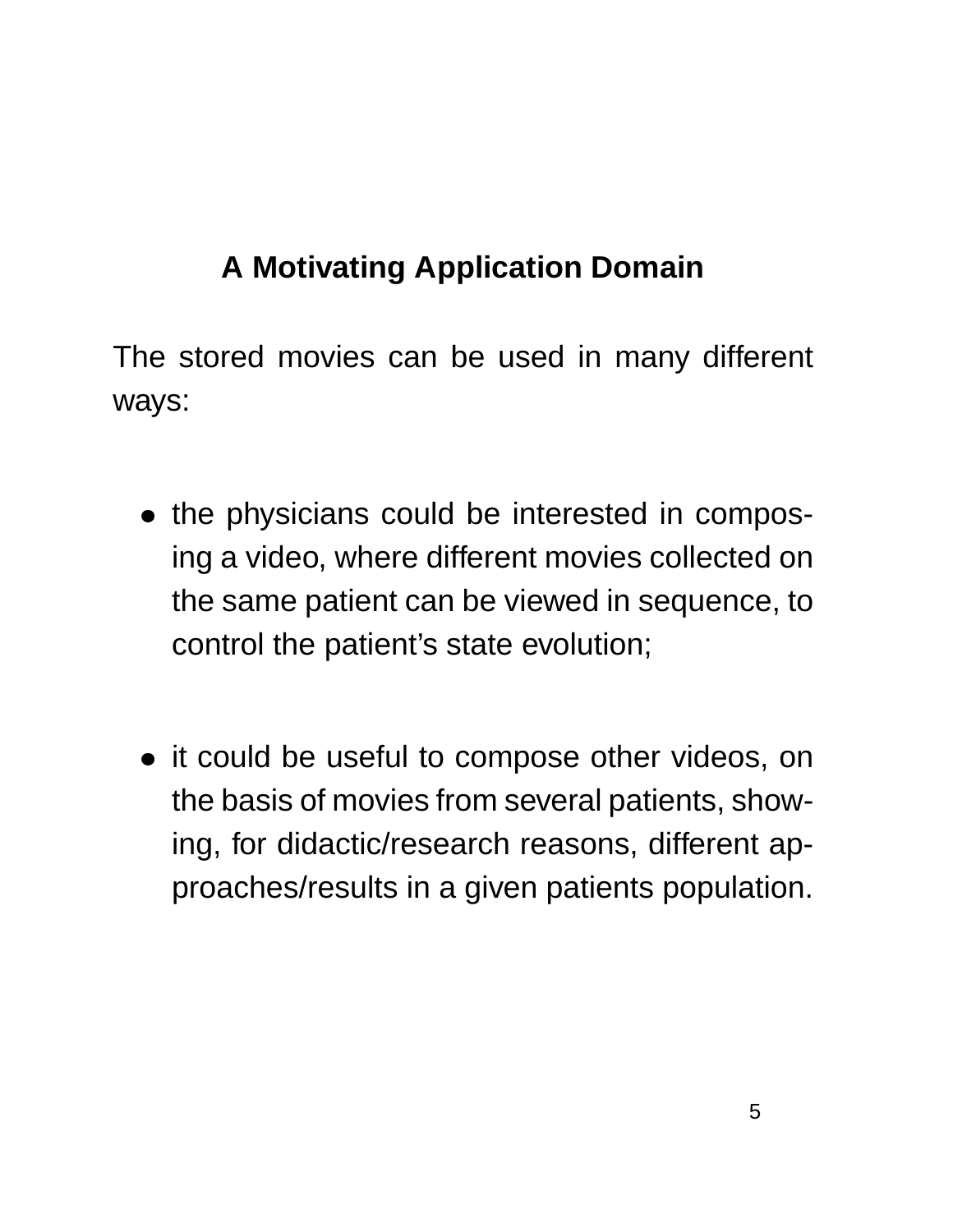# **The Temporal Object-Oriented Data Model**

GCH-OODM (Granular Clinical History - Object- Oriented Data Model) is an object-oriented data model extended to consider and manage the valid time of information.

Basic concepts

- class (type) and object: a database schema consists of a set of classes; objects are created as instances of a class.
	- **–** state (attributes)
	- **–** interface (methods)
- object identity; abstract data types; single inheritance; polymorphism;management of complex objects; persistence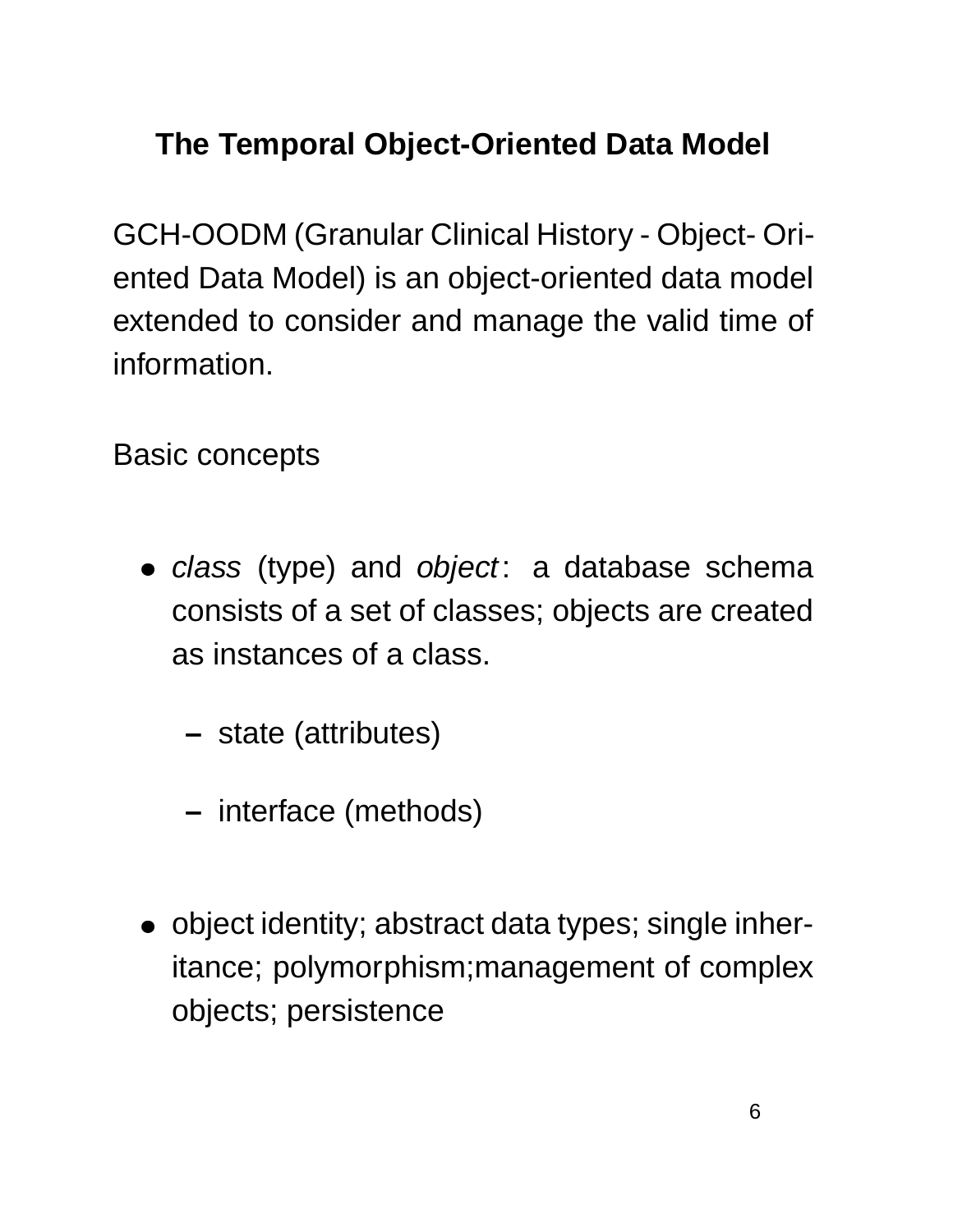## **GCH-OODM classes**

- $\bullet\,$  the usual types (char,  $\texttt{string}, \texttt{int}, \texttt{real});$
- $\bullet\,$  the usual type constructors ( $\arctan$ ,  $1$ ist,  $\texttt{set},\,$  $\ldots$  );
- $\bullet\;$  the class hierarchy composed by classes  $\verb|ell_time|,$  $\sim$  . The contract of the contract of the contract of the contract of the contract of the contract of the contract of the contract of the contract of the contract of the contract of the contract of the contract of the co stant, duration, and interva
	- $-$  <code>el\_time</code> (elementary time) allows us to model a chronon;
	- $-$  instant allows us to represent a time point, identified by the granule, i.e. a set of contiguous chronons, containing it;
	- $-$  duration allows us to model a generic duration, specified at arbitrary granularity;
	- **–** erva1 models a generic interval, i.e. a set of contiguous time points. Notation: FROM - .0/21354/6387 <sup>9</sup>  $0 < \! instant \! >$  FOR  $<\! duration \! >$ .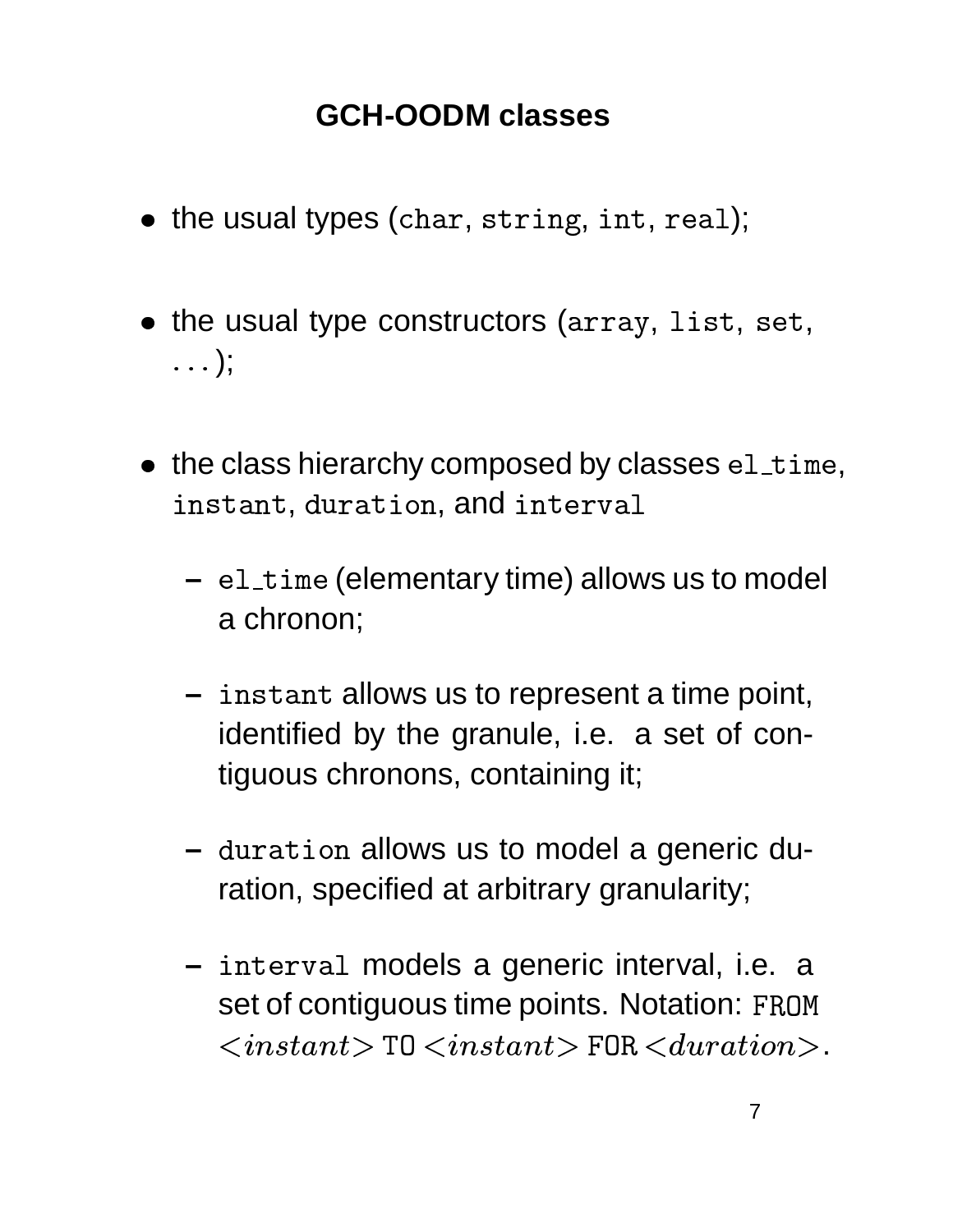## **The Temporal Object-Oriented Data Model**

- GCH-OODM relies on a three-valued logic modeled by the class boo13, allowing the management of the uncertainty coming from comparisons between temporal dimensions expressed with different granularities.
- Classes modeling objects having a temporal di- $\,$  mension inherit from the class  $\,$  <code>remporal\_Object:</code>  $\,$ the method valid\_inter interval()  $\text{\sf{erval}}()$  defined for this class, returns an object of the class interval, thus allowing one to consider the valid time for that object.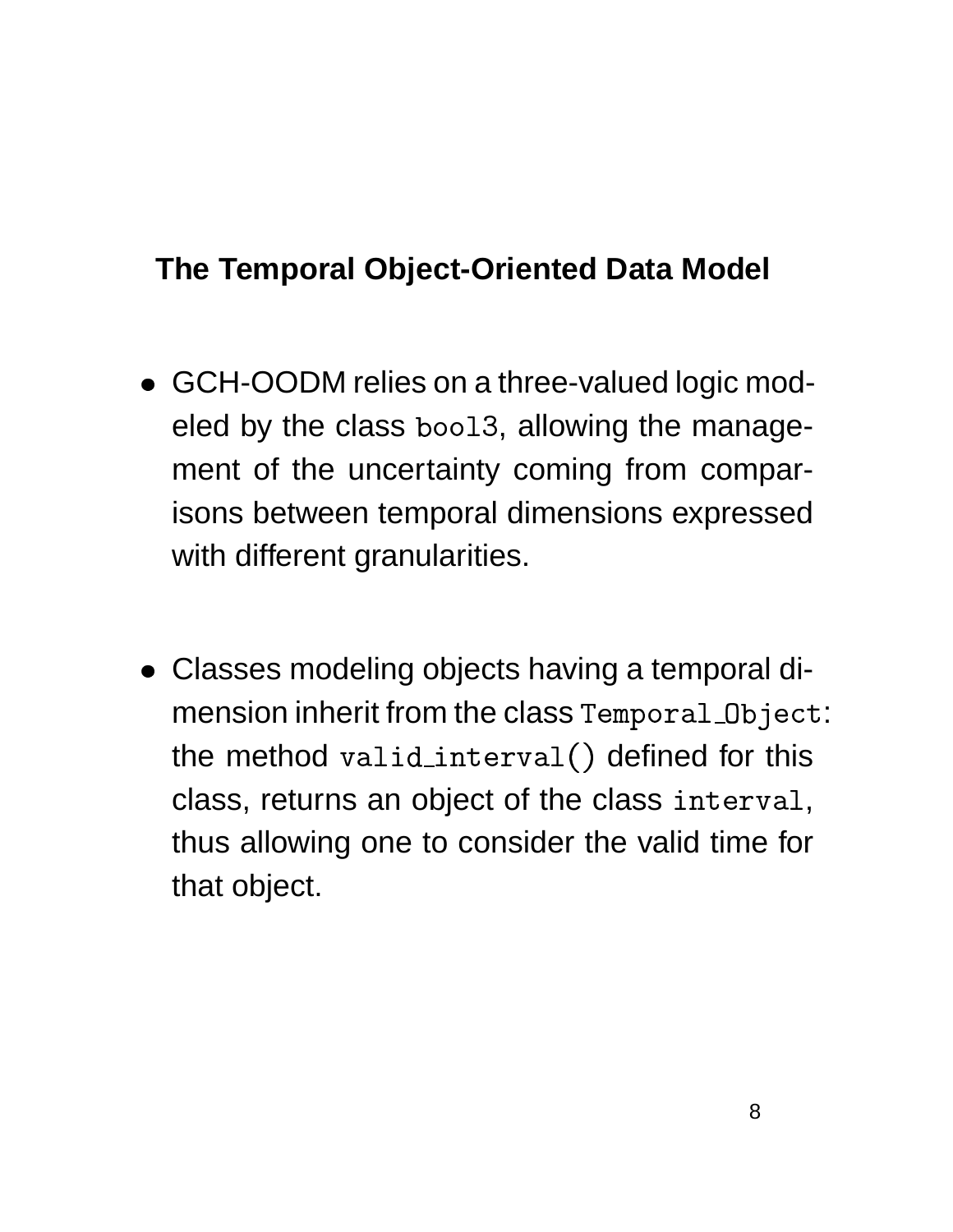In our multimedia data model, we define three abstraction layers for video data:

- the *physical layer*, where we model the data sequence (stream) coming from an acquisition device;
- the *logical layer*, where we are able to identify meaningful frame sequences into the raw stream;
- the compositional layer, where we can associate frame sequences from different streams, to compose videos.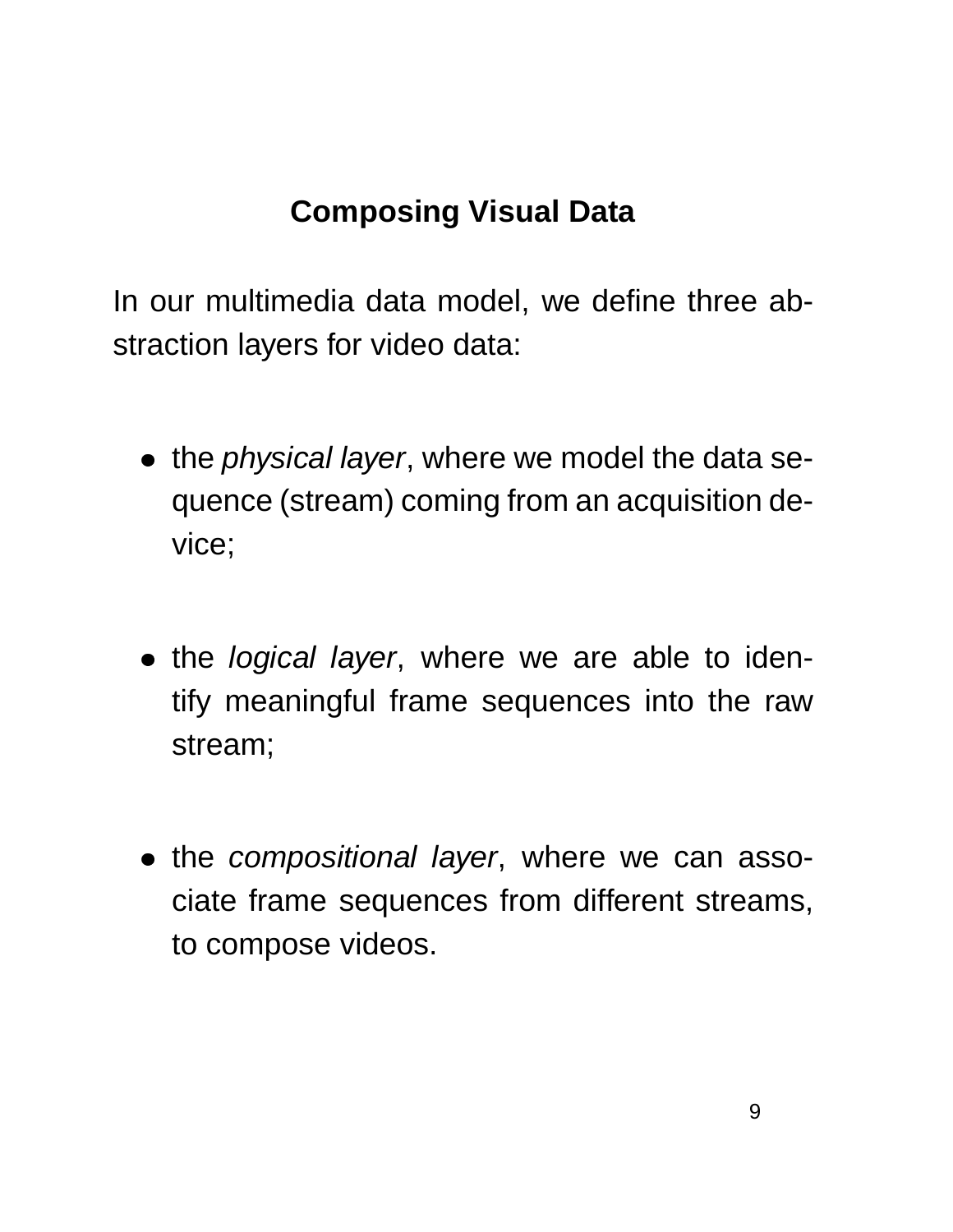- $\bullet\;$  the class <code>VideoStream</code> allows one to store video data, while the class Image allows the storage of static images;
- ''- - '' . <u>. . . . . . . .</u> . . . . . eoClip and VideoFram ----------(a) the contract of the contract of the contract of the contract of the contract of the contract of the contract of - - - - - - - - - rame allow the user to identify suitable subparts into a video stream and to refer to it;
- the class Video allov \_\_\_\_\_\_\_\_\_\_\_ eo allows one to create different videos by composing image sequences from different video streams.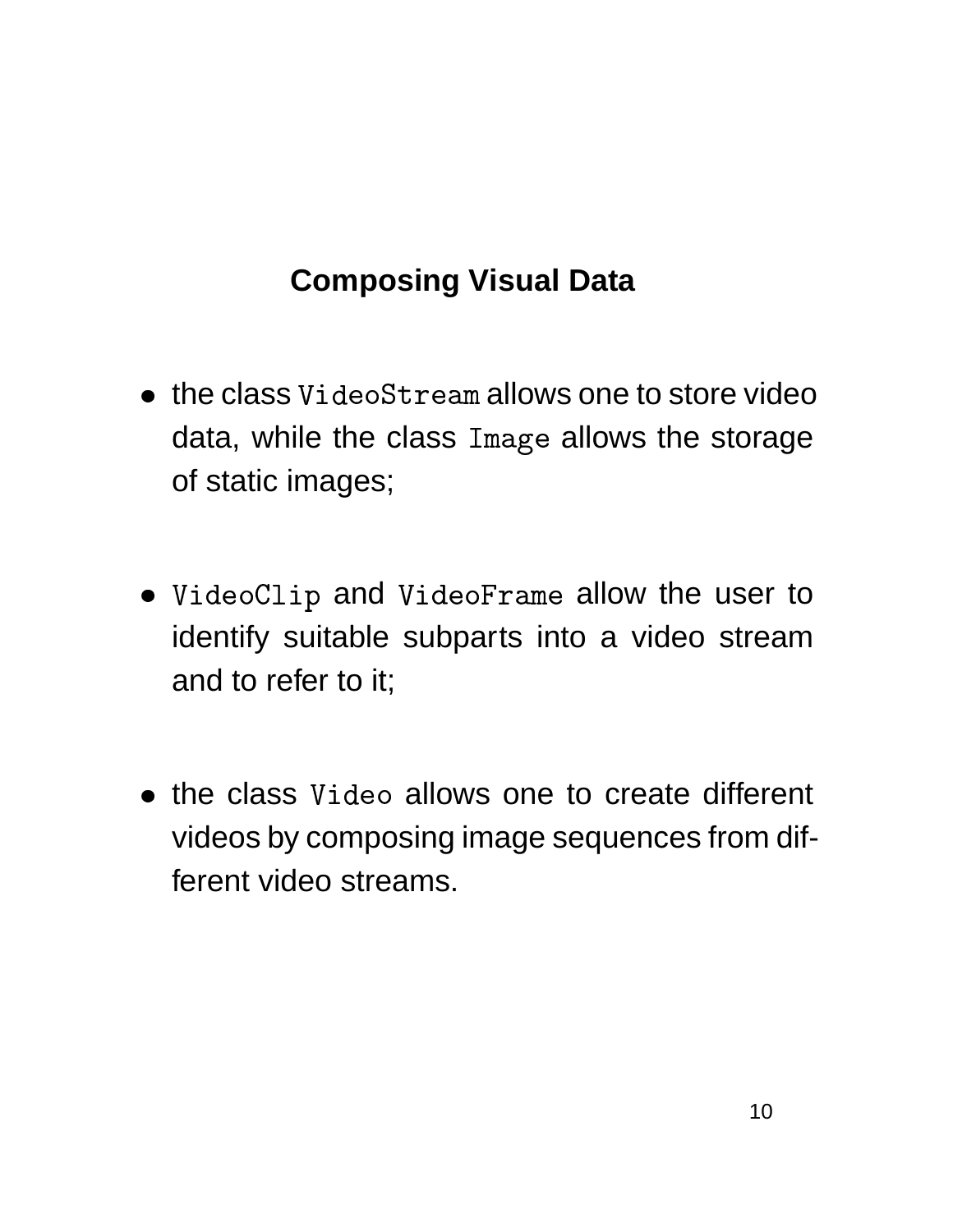## The Booch Class Diagram for Visual Classes

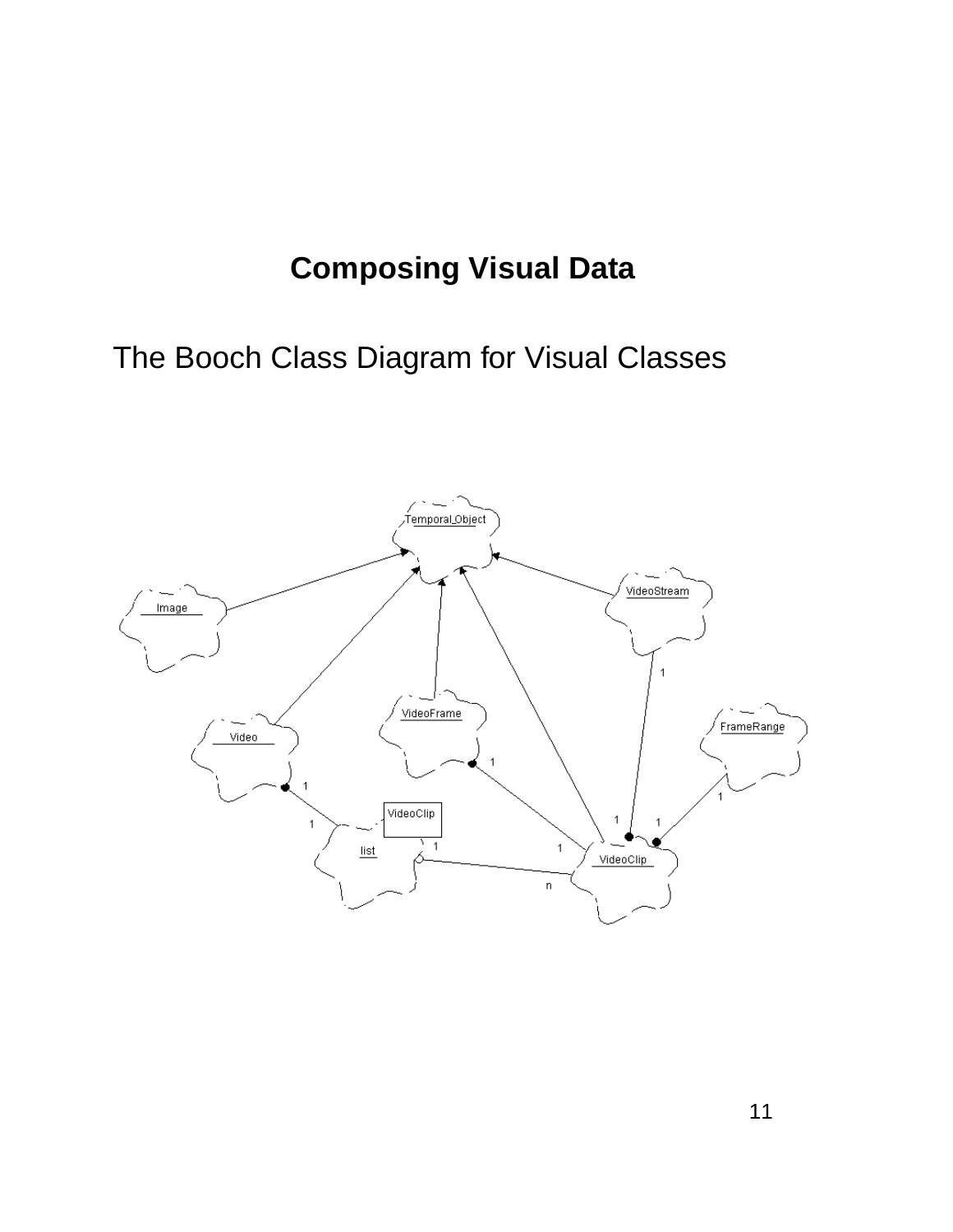```
class VideoClip : public Temporal_Object {
VideoStream relatedVideoStream();
FrameRange start_end_Frames();
void play();\};
```
VideoClip



VideoStream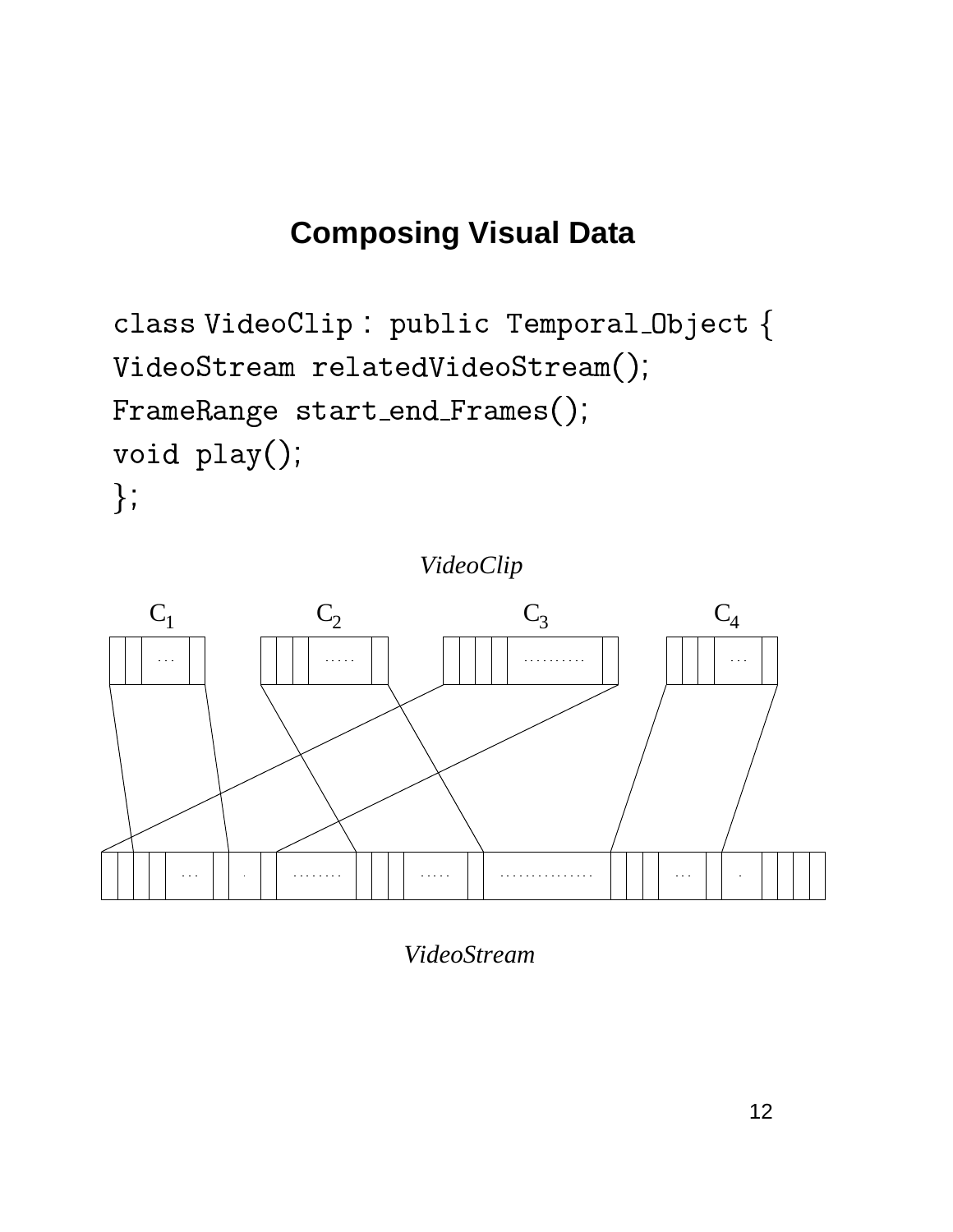```
class Video : public Temporal_Object {
list < VideoClip > videocomposition();
long totalFrames();
. . . . .
. . . . .
void play();
\};
```
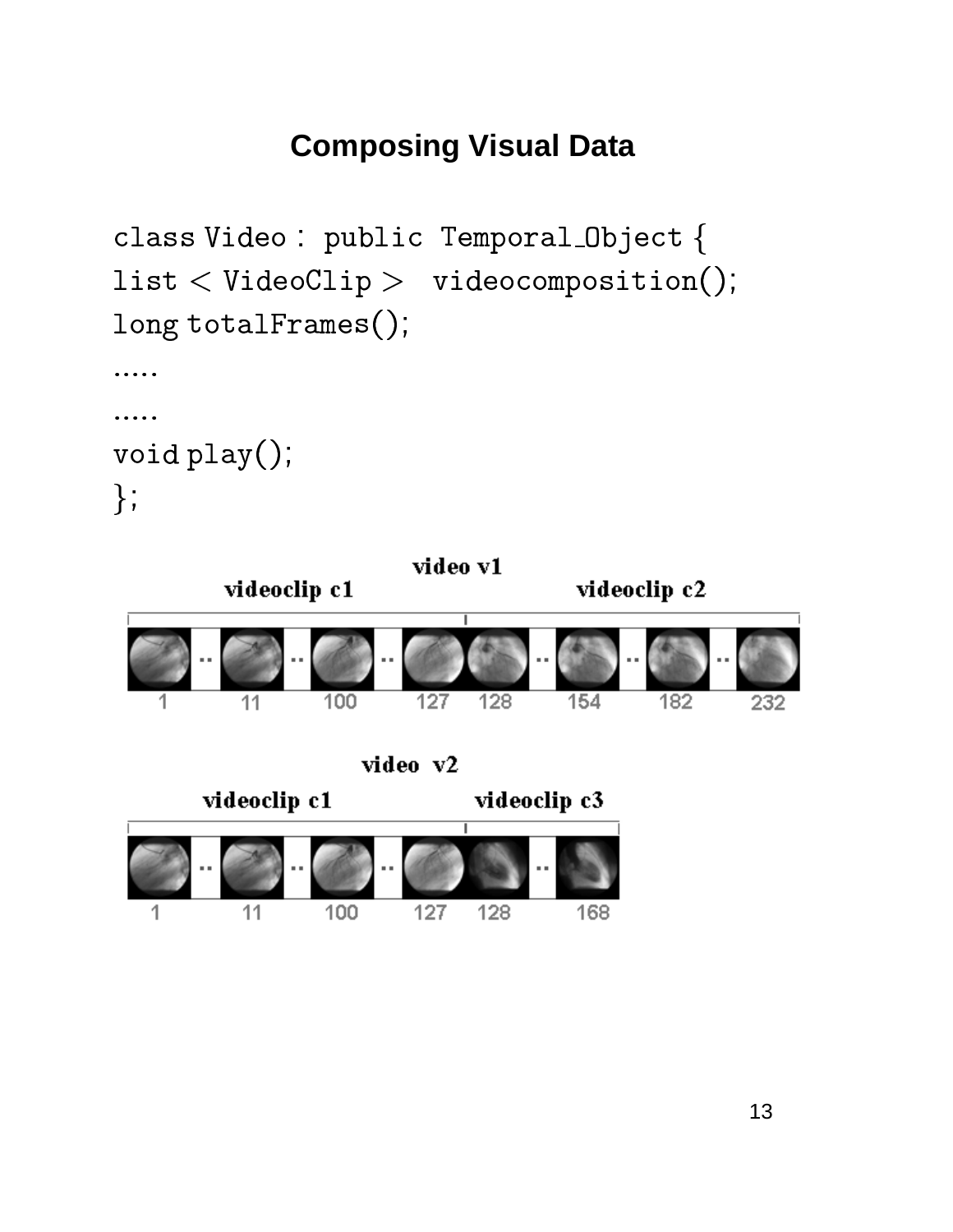- *intrinsic time*: the time we can use to identify some frames inside the frame sequence, on the basis of their distance from the first frame of the sequence;
- extrinsic time: the usual valid time, possibly given at different granularities.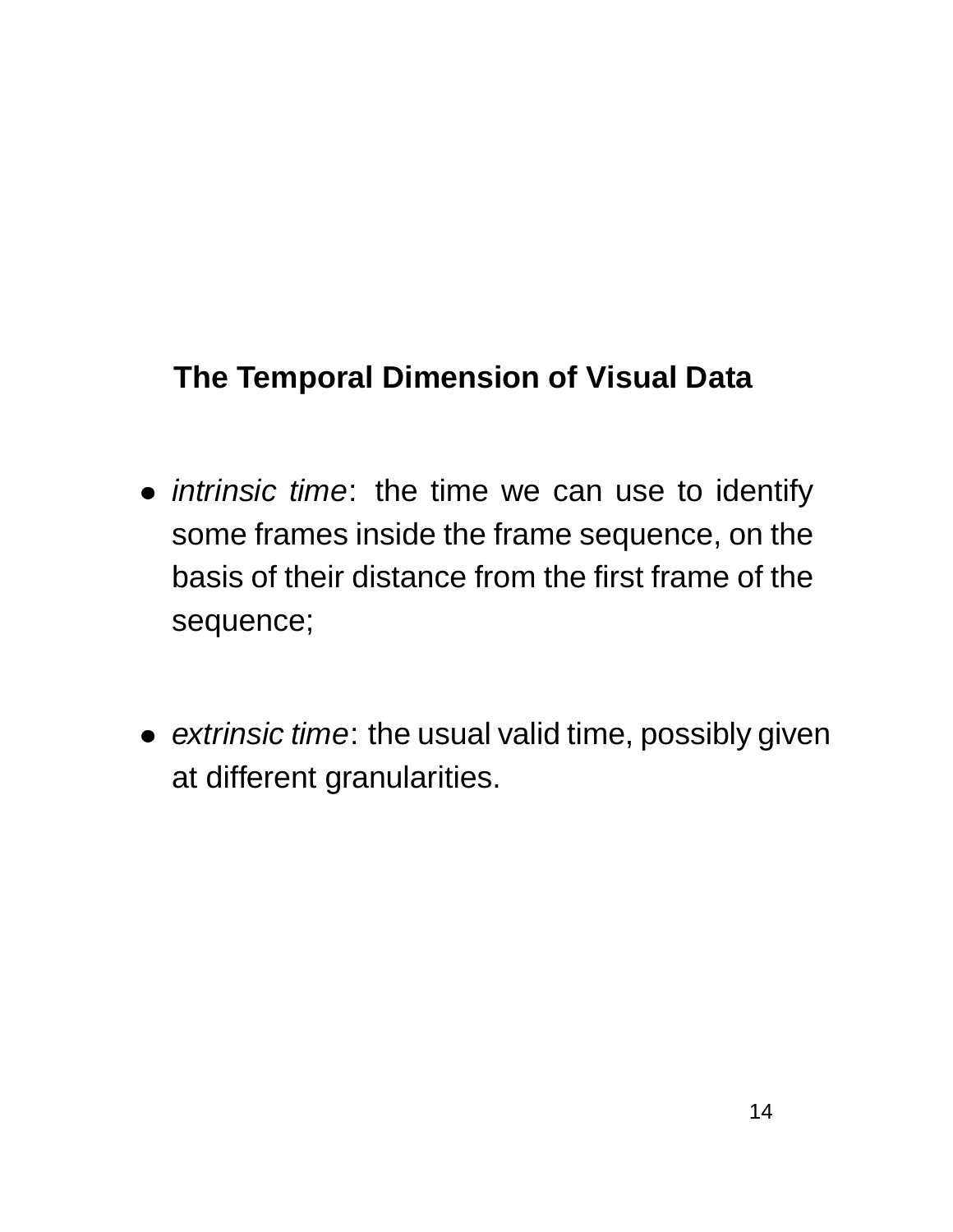$\, v \ = \ [ c_1, \ldots, c_n ] \,$  is an object of the class <code>Video;</code>  $c_1, \ldots, \ c_n$  are objects of the class <code>VideoClip</code>;  $I \ = \ \{i_1, \ldots, \ i_n\}$  is the set of valid times of objects  $c_1, \ldots, c_n.$ 

The valid time of 
$$
v
$$
 is  $vt_v \equiv (vt_v.\texttt{start}(), vt_v.\texttt{end}(), vt_v.\texttt{dur}()$ , where:

$$
vt_v.\mathtt{start().inf}() = min(i_j.\mathtt{start().inf}());\ i_j \in I\\ vt_v.\mathtt{start().sup}() = min(i_j.\mathtt{start().sup}());\ i_j \in I
$$

$$
vt_v.\texttt{end().inf()}=max(i_j.\texttt{end().inf());\,i_j\in I\\ vt_v.\texttt{end().sup()},\,i_j\in I
$$

$$
vt_v.\text{dur().inf()} = max(max(i_j.\text{dur().inf());} \\ (vt_v.\text{end().inf()} - vt_v.\text{start().sup());} \quad i_j \in I \\ vt_v.\text{dur().sup()} = max(max(i_j.\text{dur().sup());} \\ (vt_v.\text{end().sup()} - vt_v.\text{start().inf());} \quad i_j \in I
$$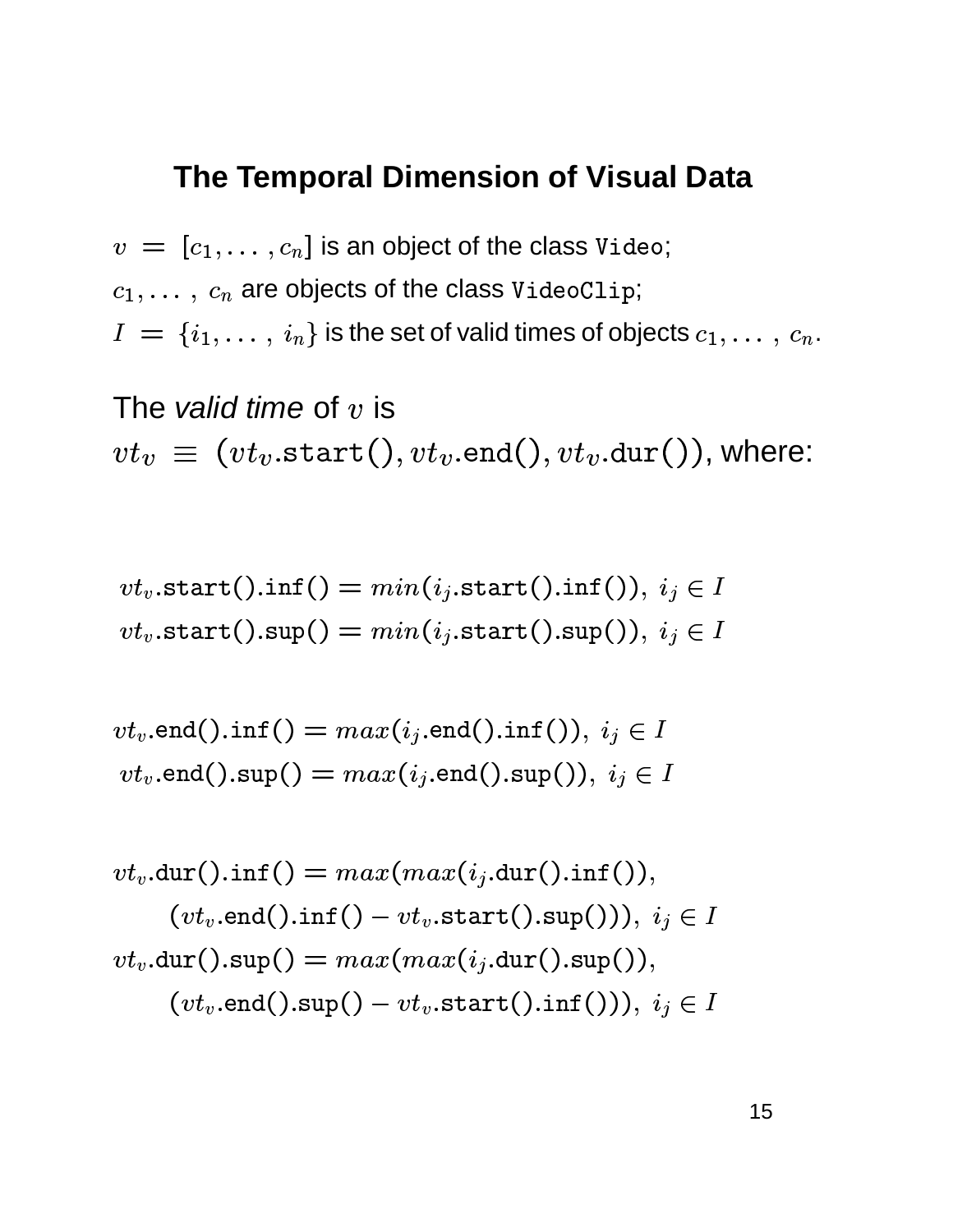

#### frame rate  $=$  30 fps

 $c1$ .relatedVideoStream() returns the videostream  $vs1$ 

 $c1$ .start\_end\_Frames() returns [21, 147]

 $vs1.valid\_interval()$  returns FROM 98Ju18/13 FOR 20 ss

 $c3.$ relatedVideoStream() returns the videostream  $vs3$ 

 $c3.\text{start}\_\text{end}\_\text{frames}()$  returns  $[1, 41]$ 

 $vs3.valid\_interval()$  returns FOR 15 ss TO 98Ju18/13 : 15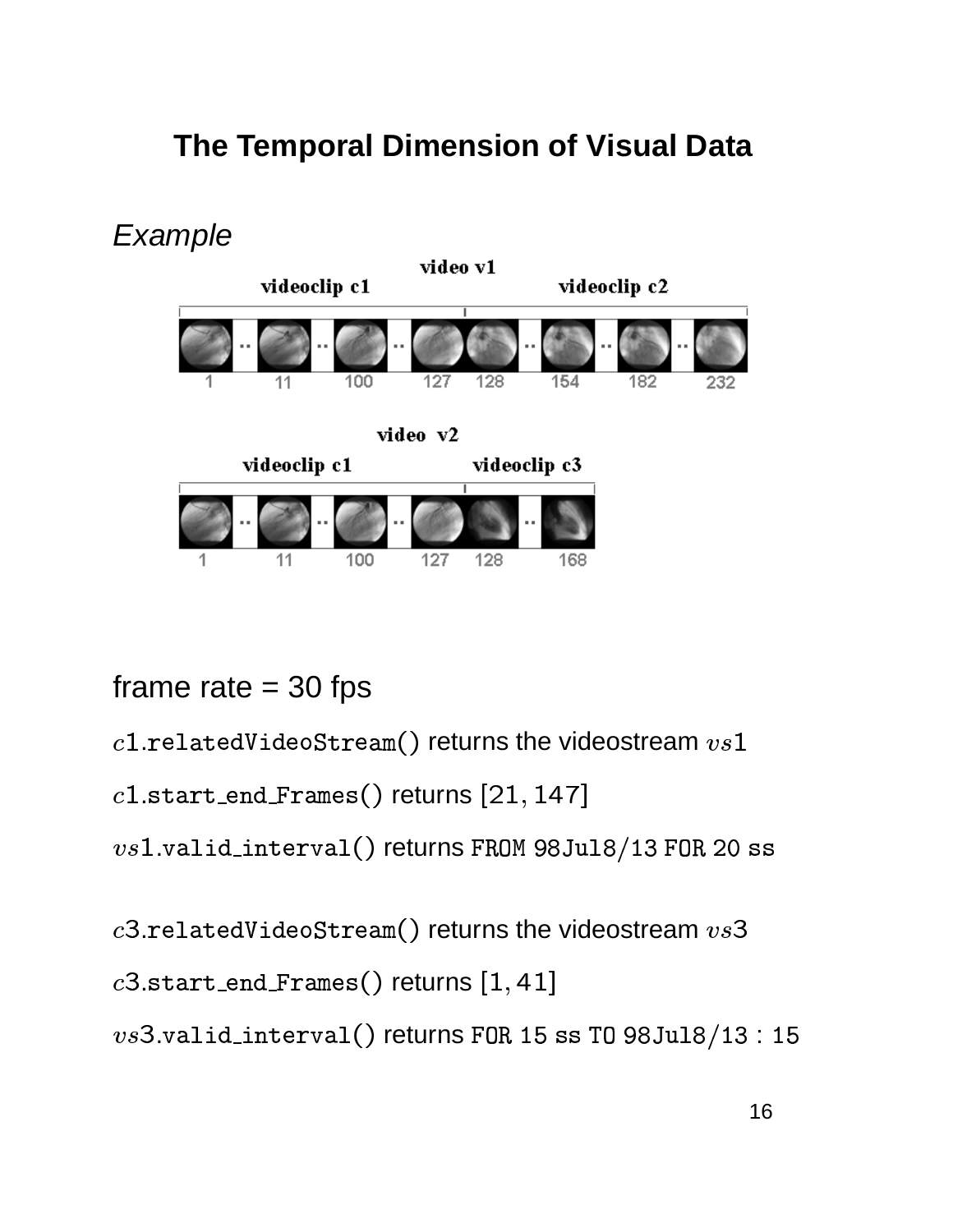

 $c1$ .valid\_interval() returns FROM  $\leq$ 98Ju18/13:00:0.66,98Ju18/14:00:0.65 $\succ$ FOR 4.23 ss

 $c3$ .valid\_interval() returns FOR 1.36 ss TO  $\leq$ 98Ju18/13:14:46.37,98Ju18/13:15:46.36 $\succ$ 

 $v2$ .valid\_interval() returns FROM  $\leq$ 98Ju18/13:00:0.63,98Ju18/13:15:44.99 $\succ$ TO  $\leq$ 98Ju18/13:14:46.37,98Ju18/14:00:4.88 $\succ$ FOR  $\prec$ 4.23 ss, 1 hh 0 min 4.22 ss $\succ$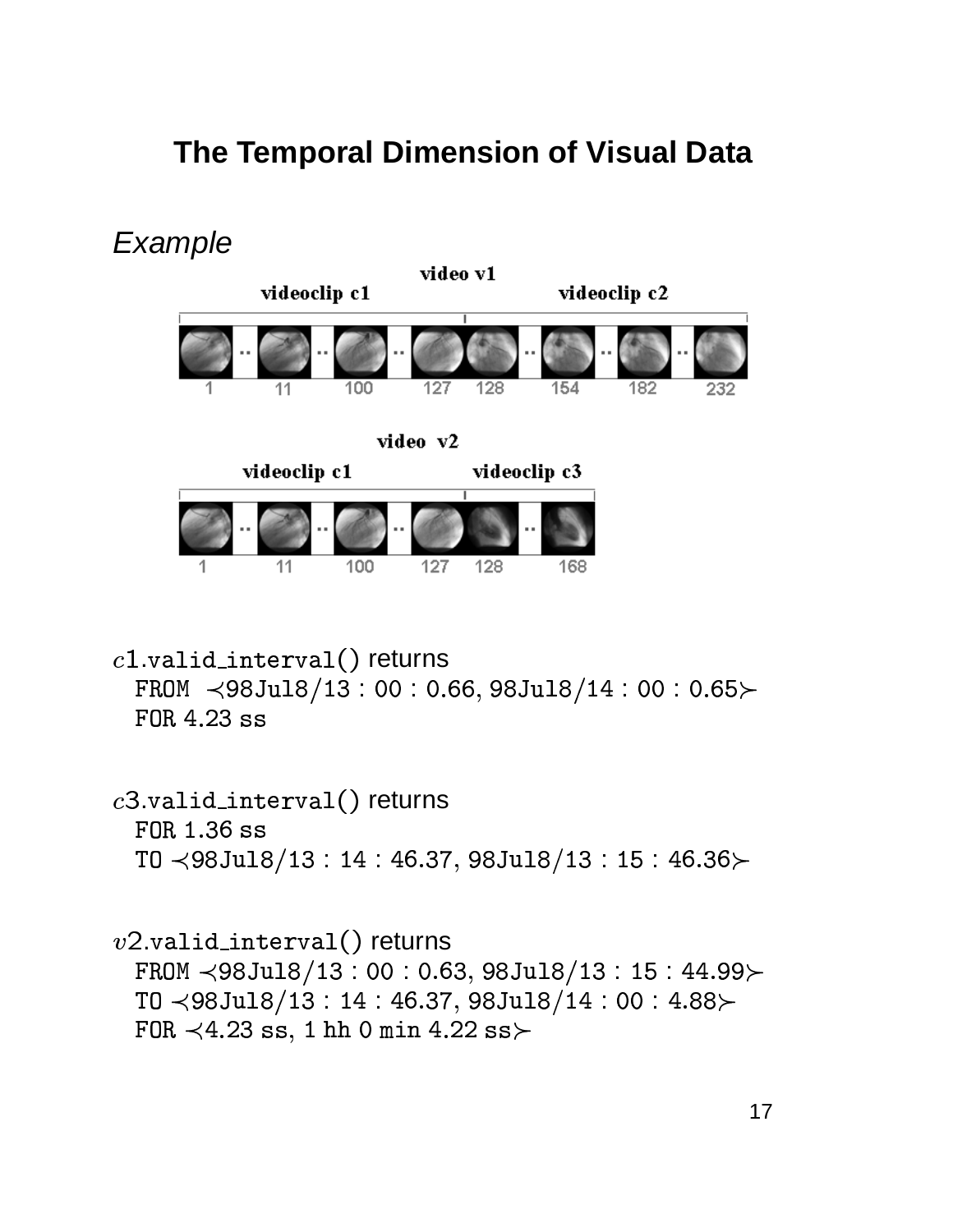## **Integrating Visual and Textual Data: Observations**

An observation is any kind of textual information related to a visual object.

```
class Observation : public Temporal_Object {
string description();
set < Object > relatedObjects();
Role role(Object);
array < Object, Role > obsObjRoles();
array<Video, set<FrameRange>>framesVideo();
set <Image > relatedImages();
set < interval > nonConvexInterval();
\};
```

```
class Video : public Temporal_Object {
list < VideoClip > videocomposition();
long totalFrames();. . . . .
. . . . .
void play();
Tree obsTree();
\};
```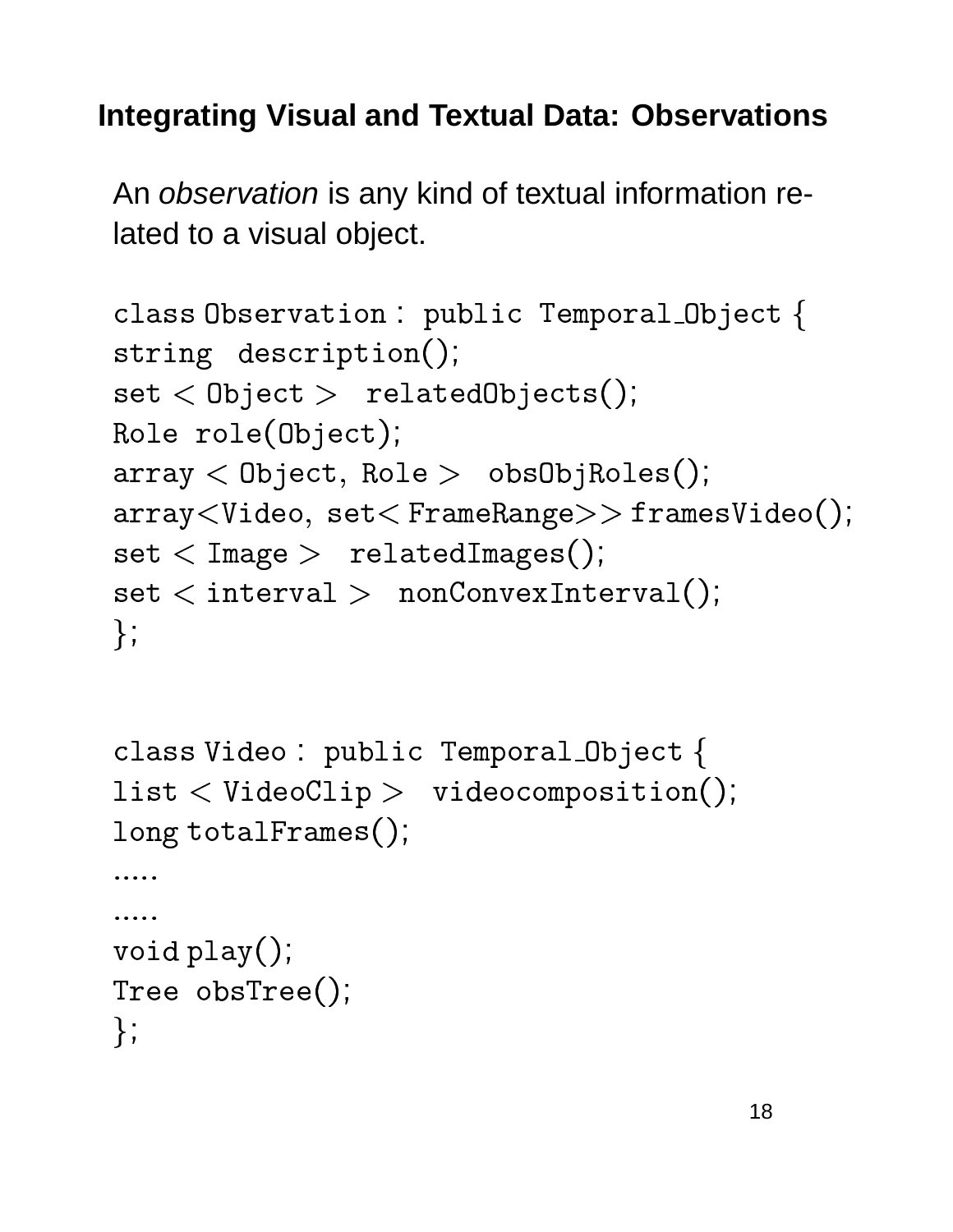## **Integrating Visual and Textual Data: Observations**



$$
video\ v2
$$



stenosis-presence.framesVideo() returns  $(v1, \{[11, 128], [154, 182]\})$  and  $(v2, \{[11, 127]\})$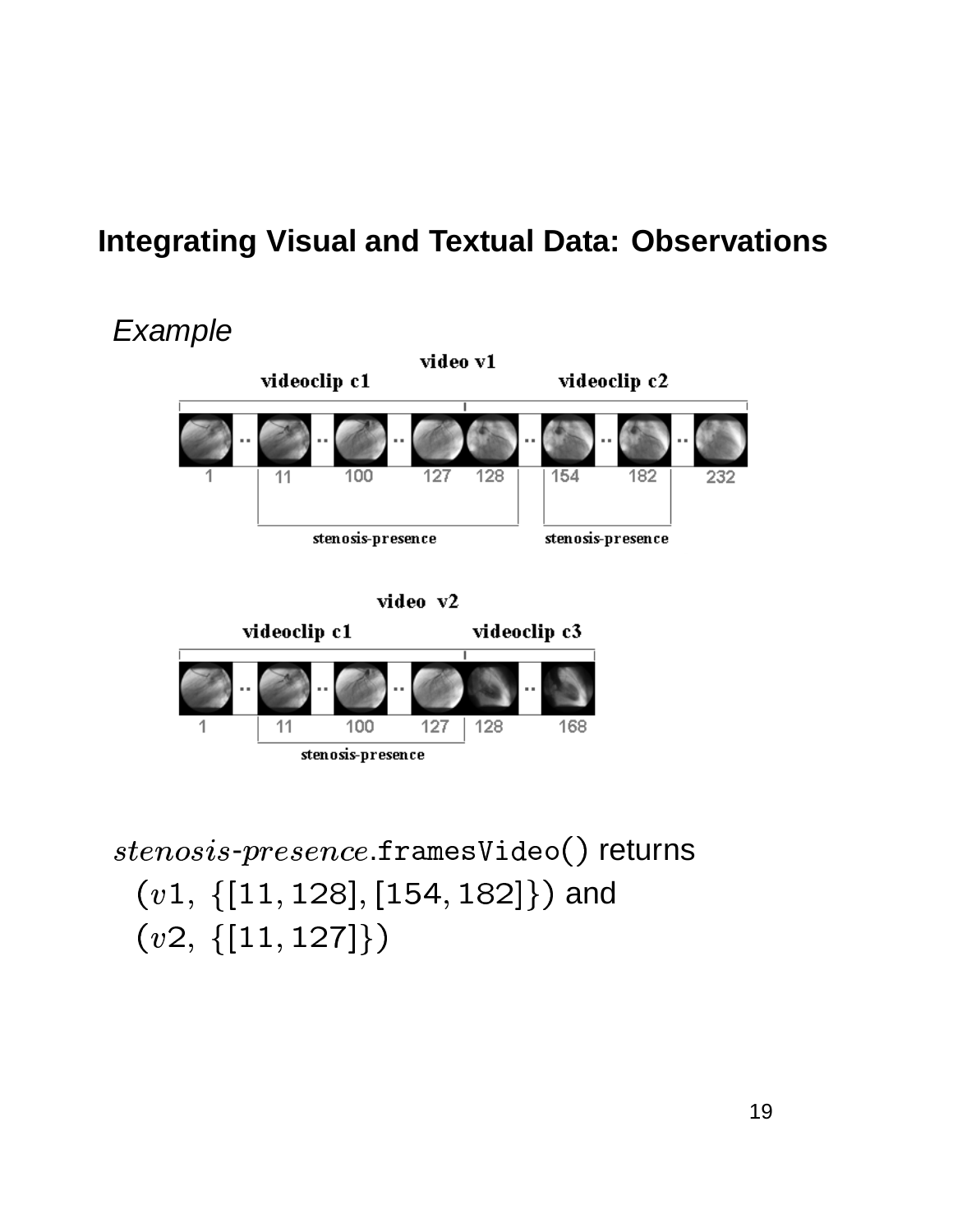Dynamic vs. static properties of a video subsequence.

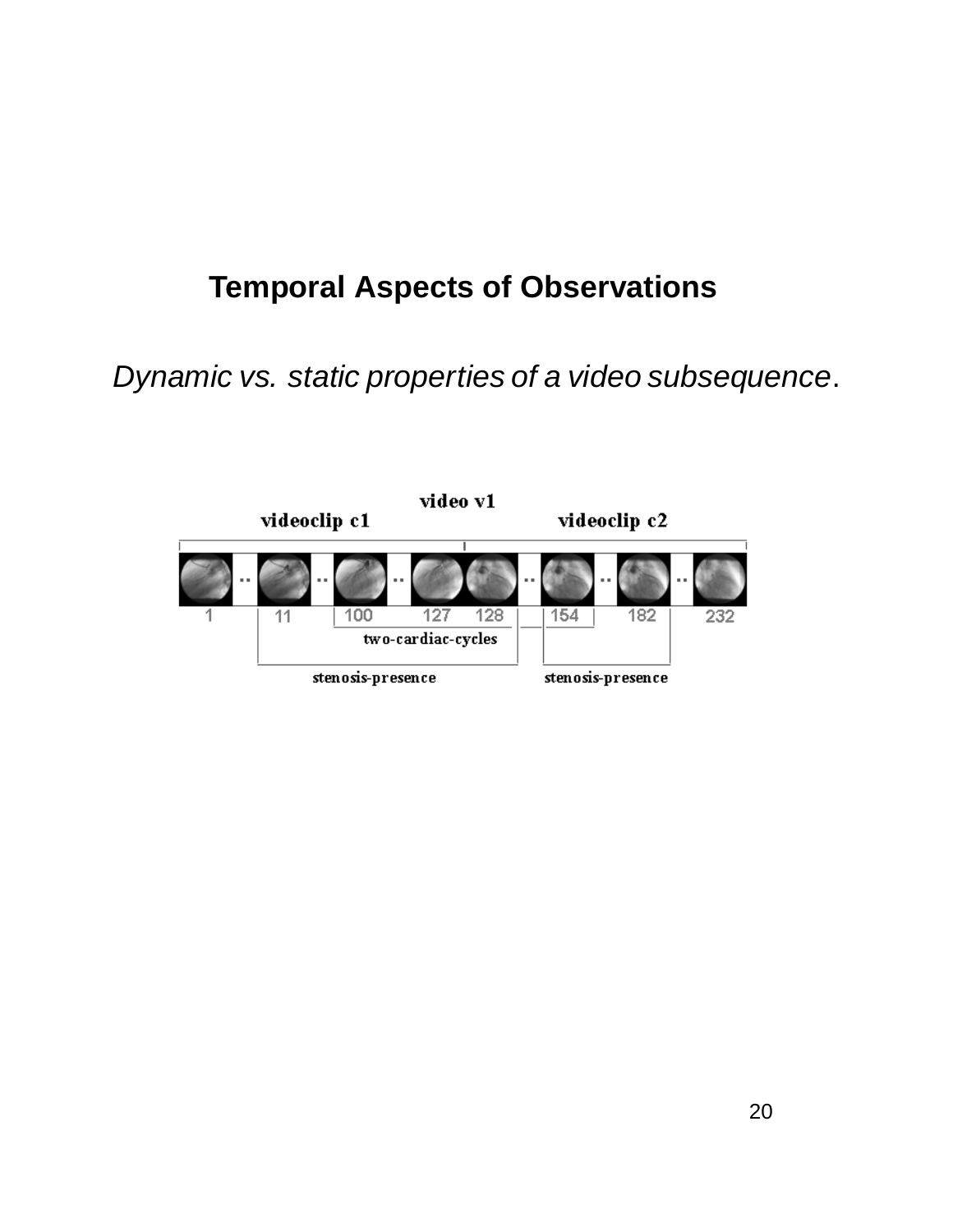Types of observation in a multimedia database

• concatenable observations;

if a concatenable observation is valid on the consecutive frame intervals  $[i, k]$  and  $[k+1, j]$ , it is valid on the frame interval  $[i, j]$ .

**Example: "perfusion of the contrast agent through** the coronary vessels".

• point-upward observations;

if a point-upward observation is valid on the consecutive frame intervals  $[i, i]$  and  $[i + 1, i + 1], \ldots, [i + n, i + n]$ (i.e., on  $n$  consecutive frames), it is valid on the frame interval  $[i, i + n]$ . Example: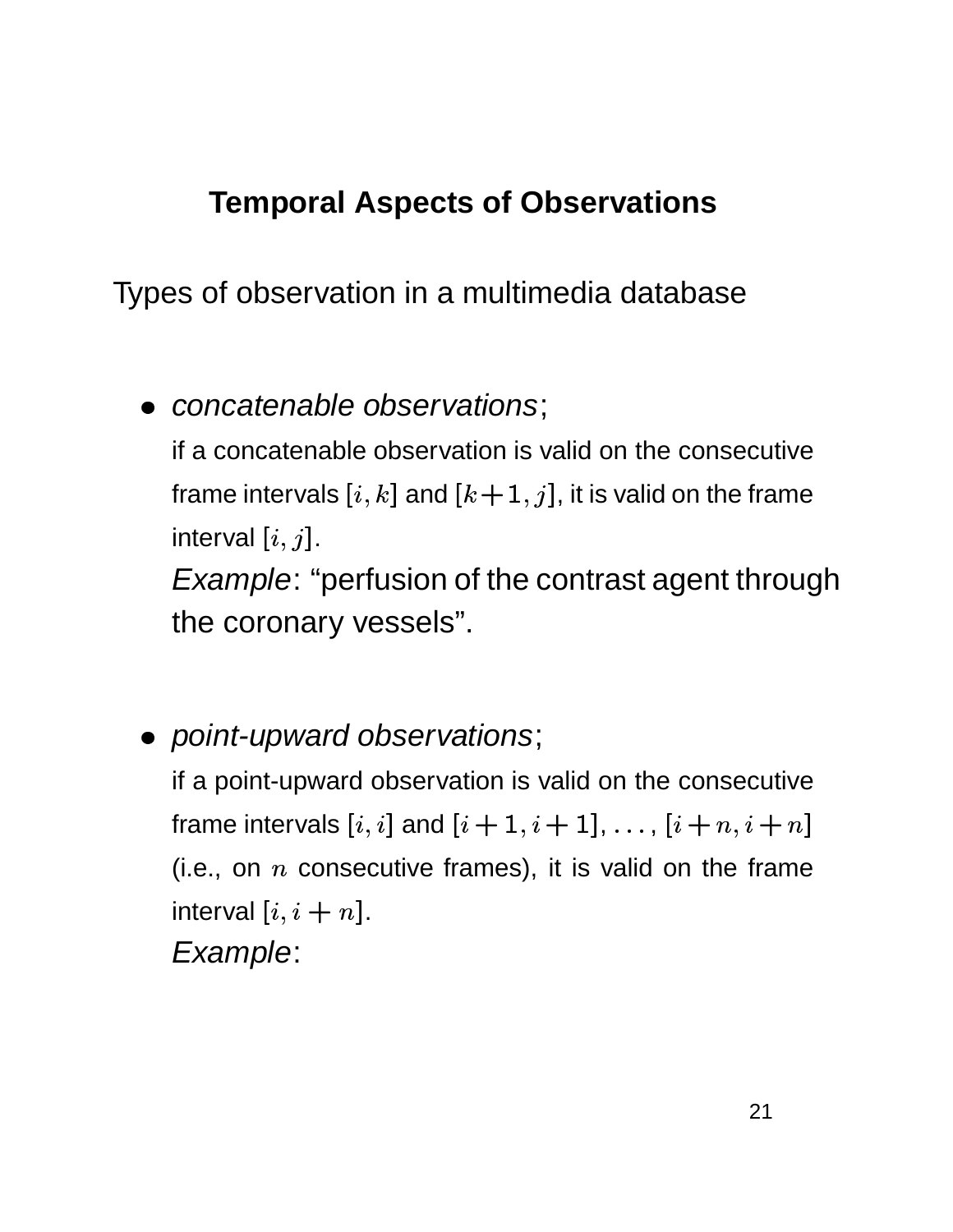Types of observation in a multimedia database

- weakly-upward-hereditary observations; given a set of  $n$  (possibly intersecting) frame intervals  $[i_s, i_e]$  over which a weakly-upward-hereditary observation holds, the observation holds also on the intervals obtained as union of the n frame intervals  $[i_s, i_e]$ . *Example:* "perfusion of the contrast agent through the coronary vessels" is weakly-upward too.
- downward-hereditary observations; a downward hereditary observation holding on a frame interval  $[i_s, i_e]$  holds on any frame interval  $[j_s, j_e]$ , where  $i_s \leq j_s \wedge j_e \leq i_e.$

*Example*: "the contrast agent highlights less than half of the left coronary tree".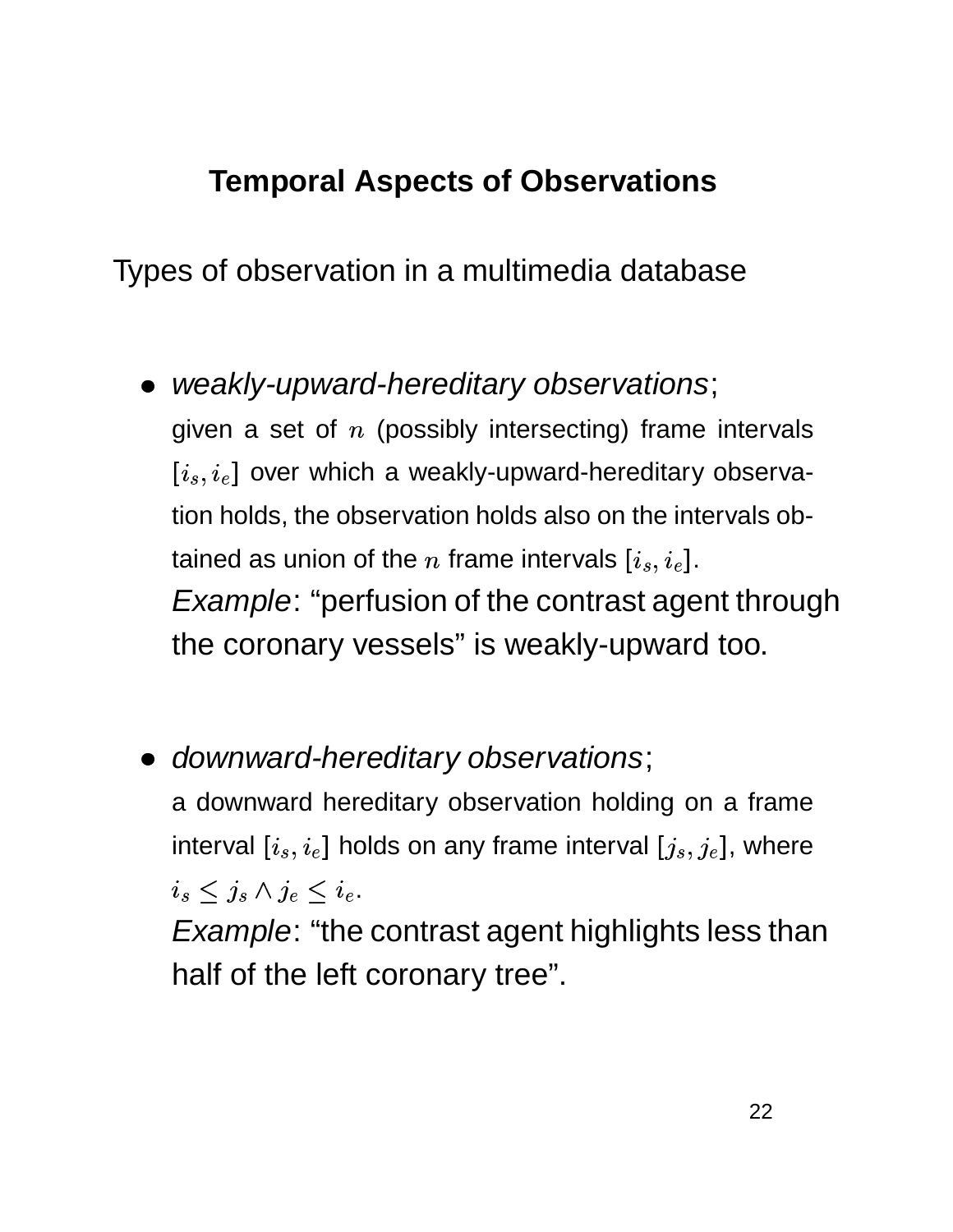Types of observation in a multimedia database

· liquid observations;

those observations which are both downward and pointupward hereditary, are termed as liquid. *Example: "presence of a stenosis".* 

· solid observations;

a solid observation holding on a frame interval  $[i_s, i_e]$ cannot hold on any frame interval  $[j_s, j_e]$ , for which  $(i_s \leq$  $j_s \wedge j_s \leq i_e$ )  $\vee (i_s \leq j_e \wedge j_e \leq i_e)$ .

*Example: "exactly a cardiac cycle, from the sys*tole (empting phase) to the diastole (filling phase)".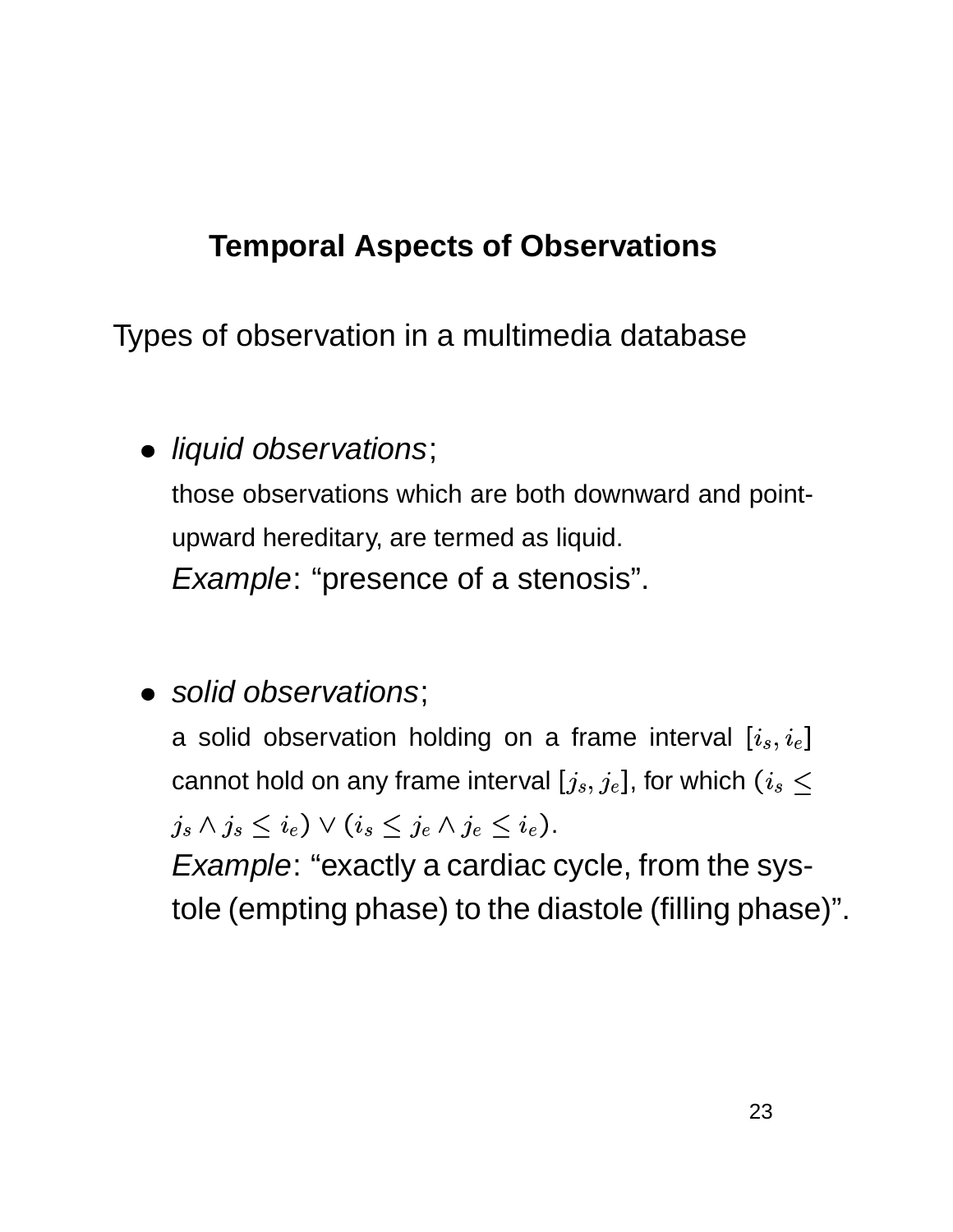Types of observation in a multimedia database

• gestalt observations;

a gestalt observation holding on a frame interval  $[i_s, i_e]$ cannot hold on any frame interval  $[j_s, j_e]$ , for which  $(i_s \leq$  $j_s \wedge j_e \leq i_e$ )  $\vee (j_s \leq i_s \wedge i_e \leq j_e)$ . Example: "two cardiac cycles".

· disjointed observations;

if a disjointed observation is associated to a frame interval  $[i_s, i_e]$ , it cannot be associated to any interval  $[j_s, j_e]$ such that:  $j_s \leq i_s \leq j_e \leq i_e \vee i_s \leq j_s \leq i_e \leq j_e$ . Example: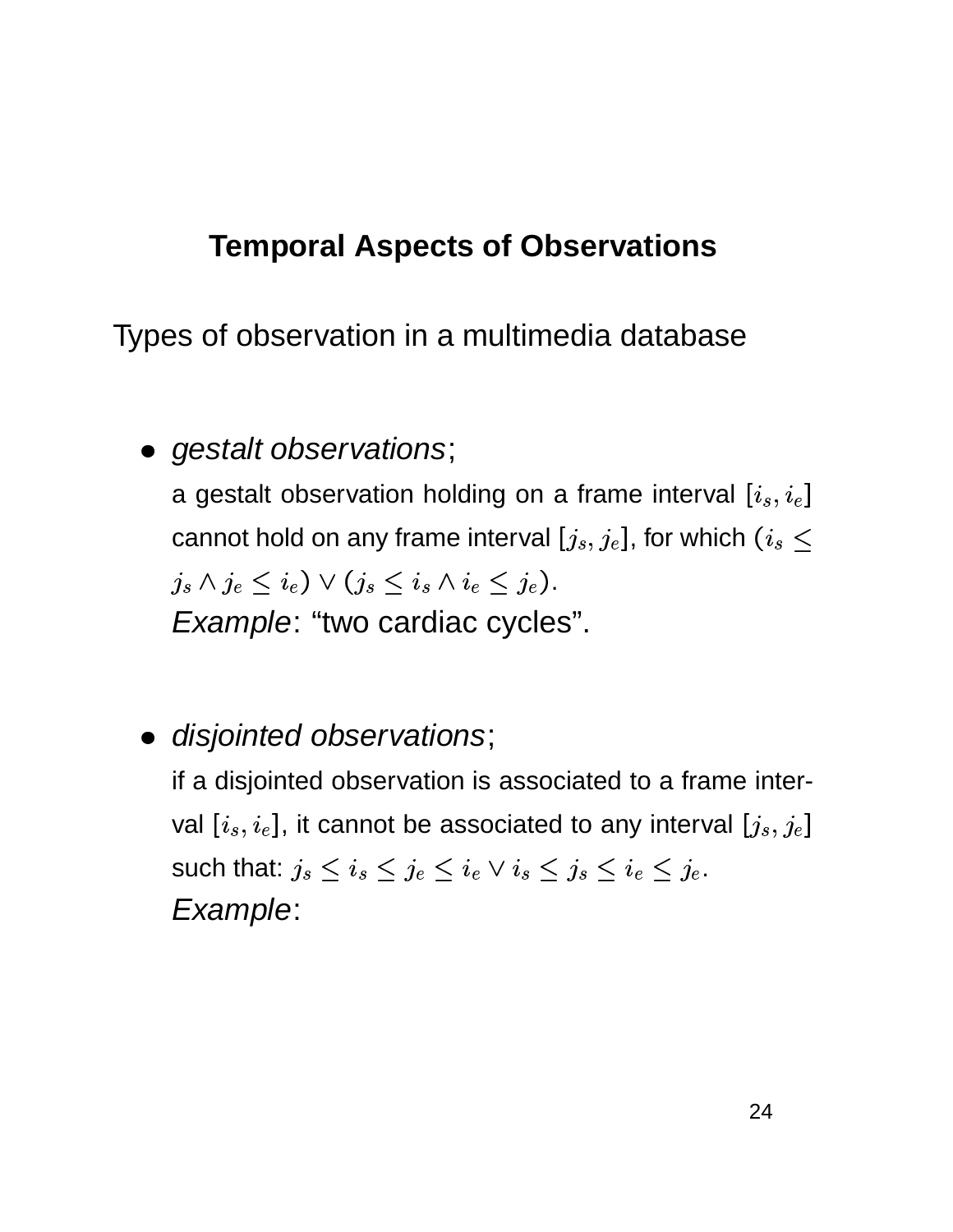```
class Observation : public Temporal_Object {
string description();. . . . . . . . ,
. . . . . . . . ;
bool3 is_in(Video, FrameRange);
bool3 is_valid(Video, FrameRange);
\};
```


100 127 stenosis-presence

11

 $stenosis\text{-}presence.\text{is}\text{-}in(v1, [124, 128])$  returns True  $stenosis\text{-}presence.is\_valid(v2, [124, 128])$  returns True

128

168

 $two\text{-}cardiac\text{-}cycles.\text{is_in}(v1, [100, 110])$  returns True  $two\text{-}cardiac\text{-}cycles.\text{is\_valid}(v1, [100, 110])$  returns False  $two\text{-}cardiac\text{-}cycles.\texttt{is\_valid}(v1, [100, 154])$  returns True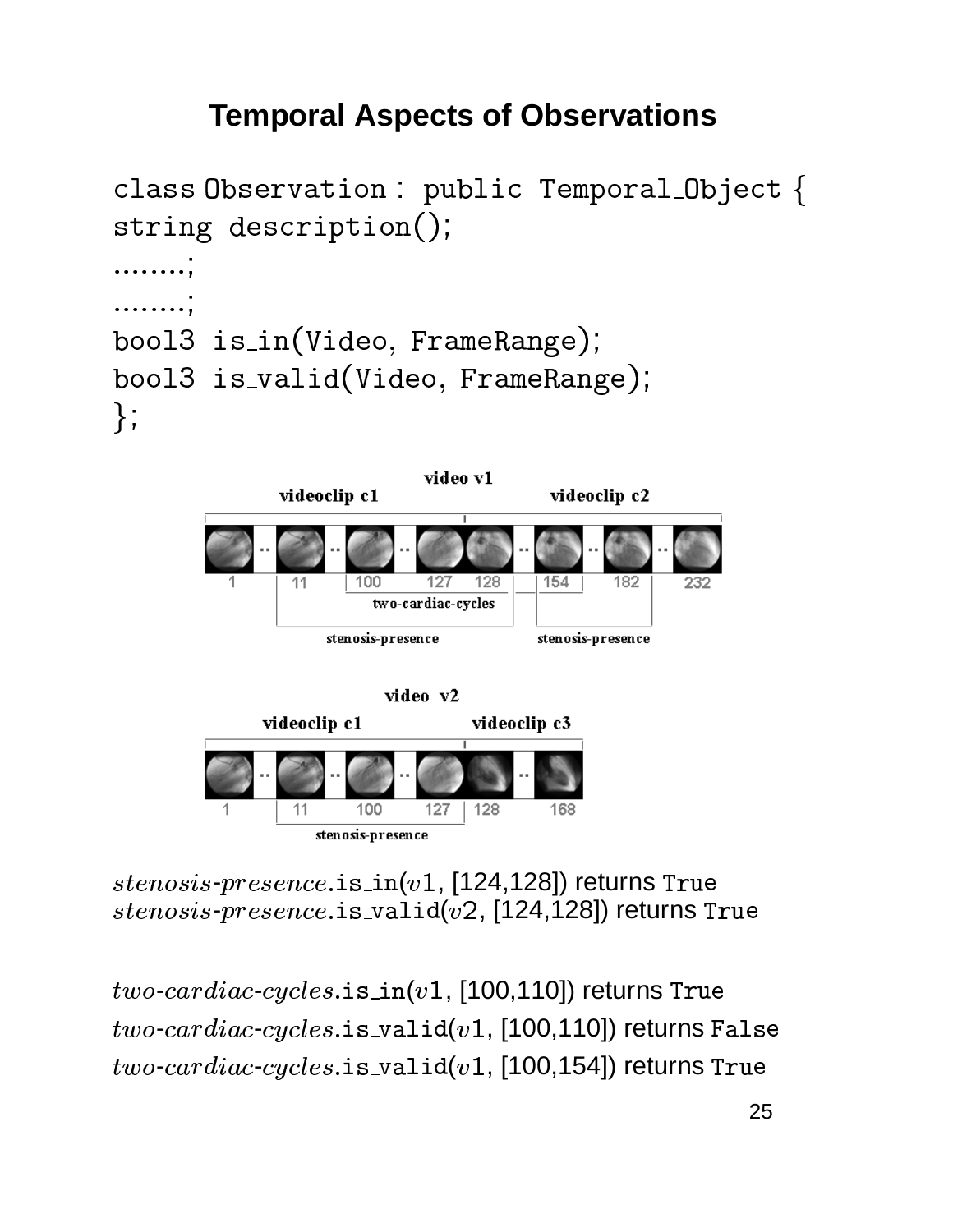$o$  is an object of the class Observation;

 $I = \{i_1, i_2, \ldots, i_n\}$  the set of time intervals related to  $o$  by the associations between  $o$  and several frame intervals of different videos.

The valid time of  $o$  is  $vt_o \equiv (vt_o.\text{start}(), vt_o.\text{end}(), vt_o.\text{dur}(),$  where:

$$
vt_o.\mathtt{start().inf()} = min(i_j.\mathtt{start().inf'})),\ i_j \in I
$$
  

$$
vt_o.\mathtt{start().sup}() = min(i_j.\mathtt{start().sup'})),\ i_j \in I
$$

$$
vt_o.\texttt{end().inf()} = max(i_j.\texttt{end().inf());} i_j \in I
$$
  

$$
vt_o.\texttt{end().sup()} = max(i_j.\texttt{end().sup());} i_j \in I
$$

$$
vt_o.\text{dur().inf()} = max(max(i_j.\text{dur().inf());})
$$

$$
(vt_o.\text{end().inf()} - vt_o.\text{start().sup());} i_j \in I
$$

$$
vt_o.\text{dur().sup()} = max(max(i_j.\text{dur().sup());})
$$

$$
(vt_o.\text{end().sup()} - vt_o.\text{start().inf());} i_j \in I
$$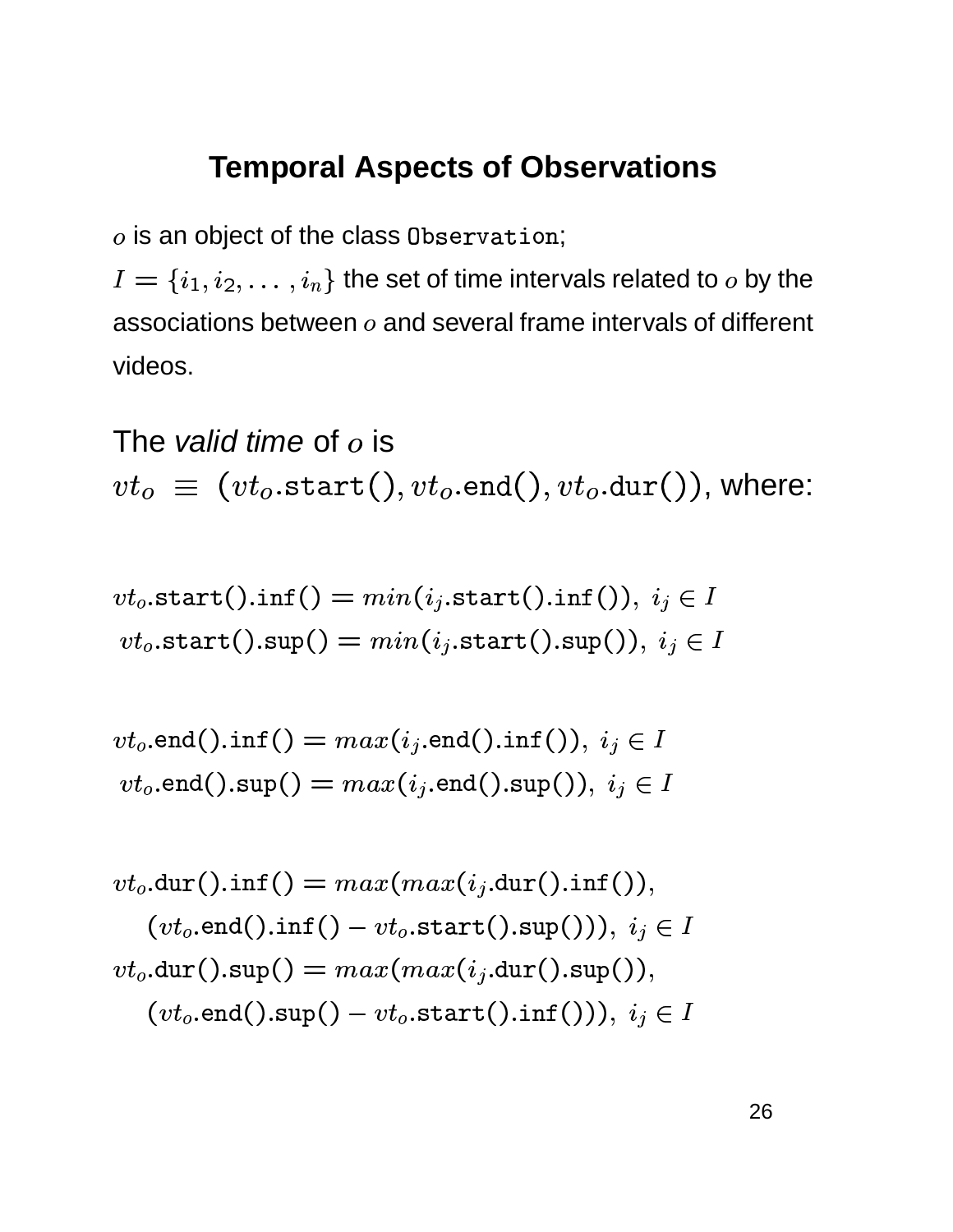

#### Intervals related to *stenosis-presence*:

FROM  $\leq$ 98Ju18/13:00:0.99,98Ju18/14:00:0.98 $\succ$ FOR 3.9ss (from clip  $c1$  in videos  $v1$  and  $v2$ ); FROM  $\leq$ 98Aug10/15:30:1.63,98Aug10/15:31:1.62 $\succ$ FOR 0.03 ss (from clip  $c2$  in video  $v1$ ); FROM  $\leq$ 98Aug10/15:30:2.49,98Aug10/15:31:2.48 $\succ$ FOR 0.96 ss (from clip  $c2$  in video  $v1$ ).

```
stenosis-presence.valid_interval() returns
FROM \leq98Ju18/13:00:0.99,98Ju18/14:00:0.98\succTO \leq98Aug10/15:30:3.45,98Aug10/15:31:3.44\succ
```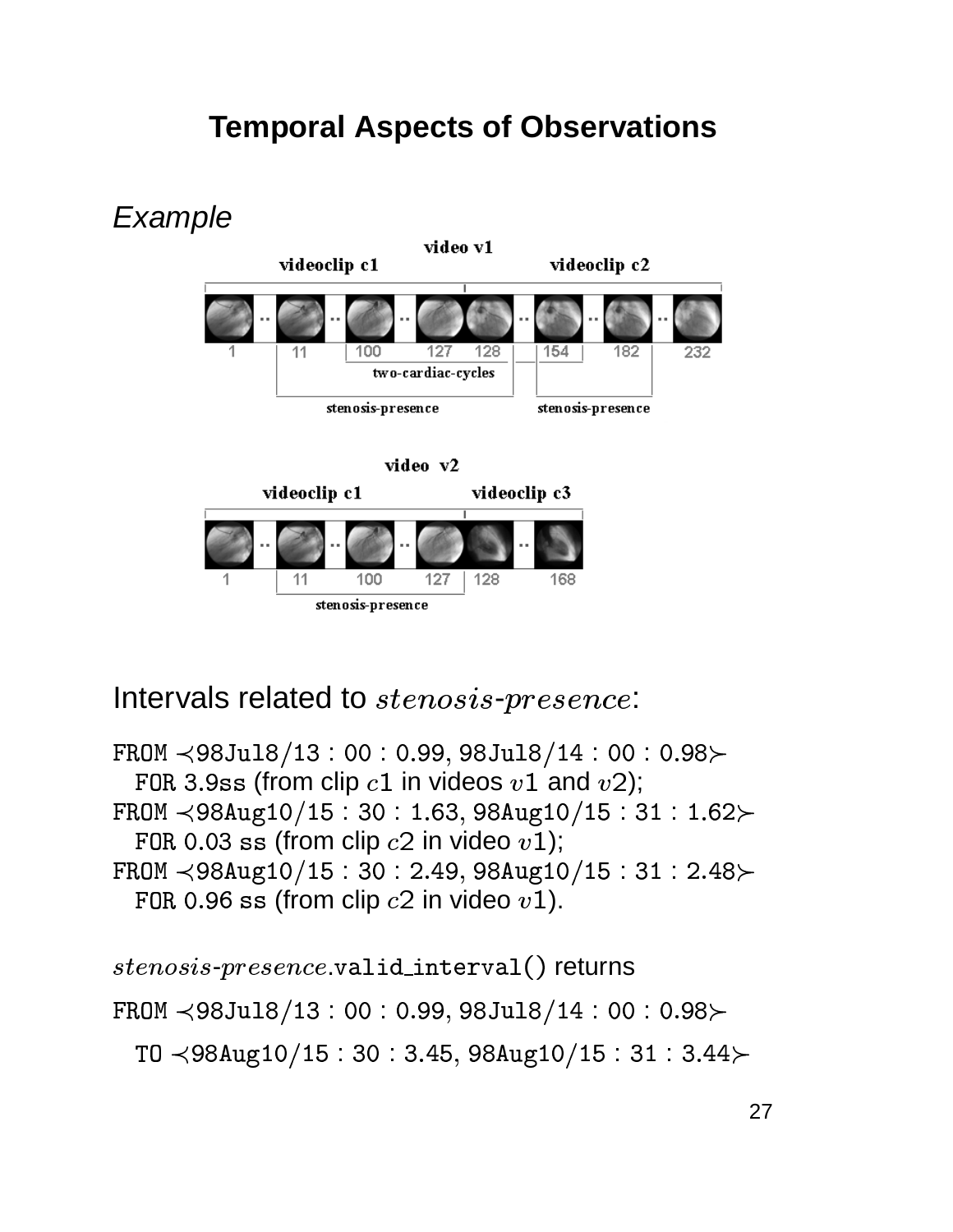Given the set  $I = \{i_1, i_2, \ldots, i_n\}$  of intervals related to the frame interval  $[j, k]$  of a video, given the set  $\{vt_1, vt_2, \ldots, vt_m\}$  of valid times of m temporal objects involved in the considered observation, we can associate the observation to the frame interval  $[j, k]$  of the video, only if

 $\forall vt_z \ (z = 1, \ldots, m) \ \forall i_w \ (w = 1, \ldots, n)$  $i_w$ .DURING $(vt_z)$  returns True

#### Example

 $stenos is-presence. \texttt{relatedObjects}() \texttt{returns} \{sten1\}$ 

 $stenosis-precence.$ valid\_interval(). DURING  $(\mathit{sten1}.\mathtt{valid}.\mathtt{interval}())$ must return True.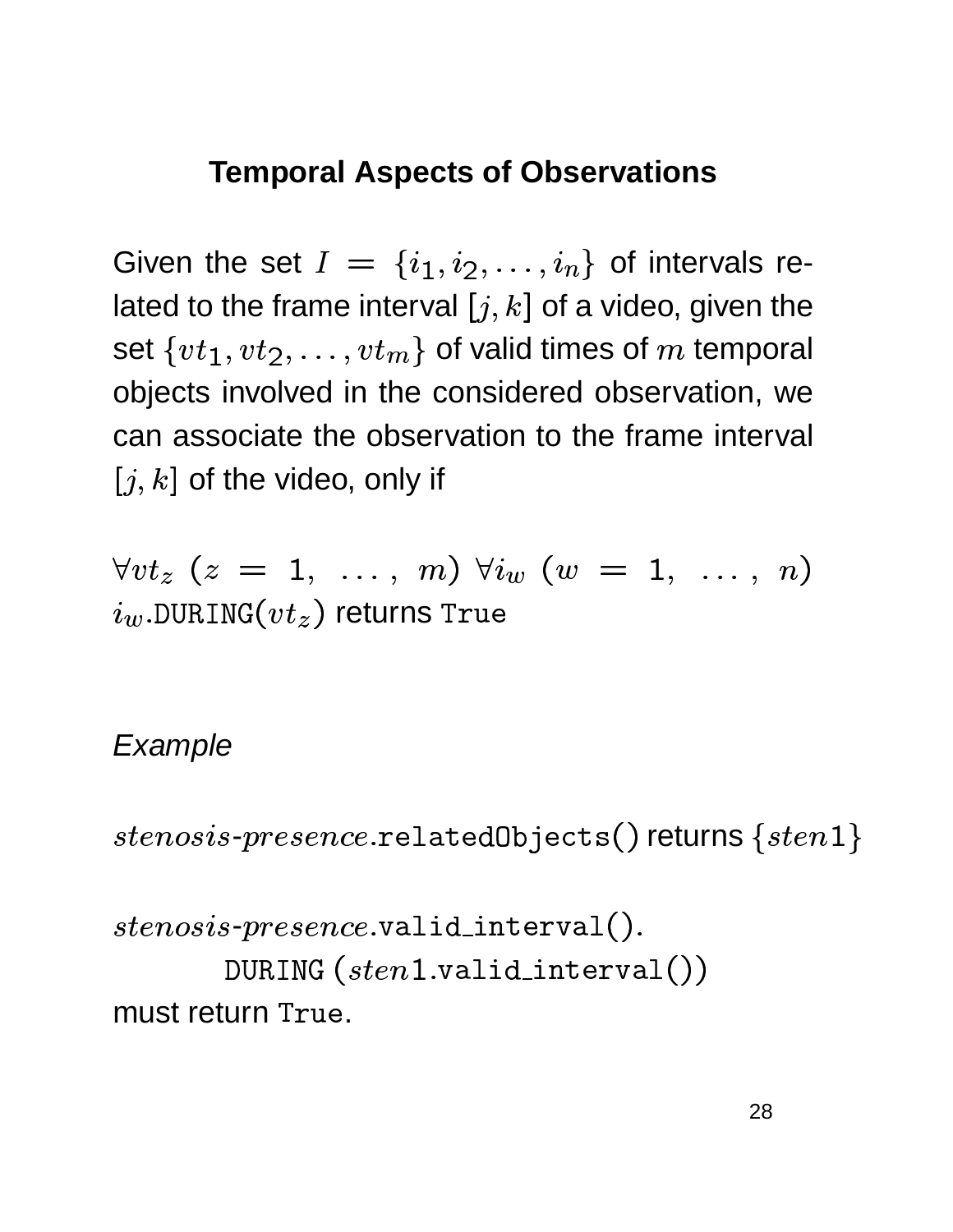## **Final Outlines**

- Composition of temporal visual data.
	- **–** three-layer approach to compose videos;
	- **–** valid time of visual objects at different granularities and/or with indeterminacy.
- Integration of temporal visual and textual data.
	- **–** taxonomy for observations based on their temporal features;
	- **–** valid time of observations and constraints with valid times of other involved database objects.